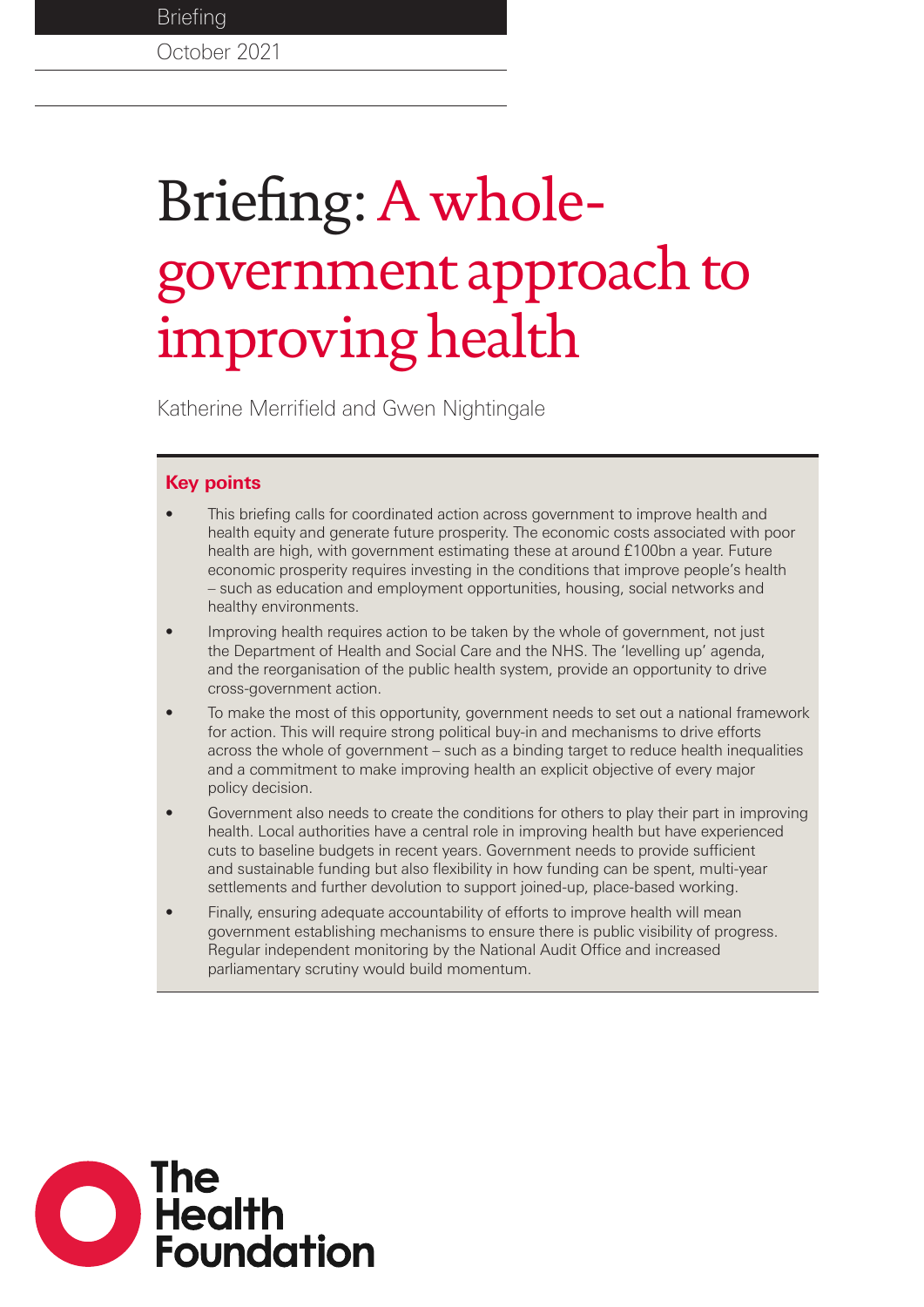# Introduction

The health of the population is one of any nation's biggest assets. Good health is vital for prosperity, allowing people to play an active role at work and in their communities. The inextricable link between health and wealth has been made more prominent by the COVID-19 pandemic, which has laid bare the consequences of underlying poor health in the UK.<sup>[1](#page-17-0)</sup> Even before the pandemic, poor underlying health placed limitations on people's daily lives, and their ability to work and contribute to the economy. As part of the nation's recovery, a new cross-government focus is needed to address these longstanding issues.

All sectors of society have a role in improving health. The voluntary and community sector provide vital social fabric; businesses as employers and producers of goods and wealth, and local government as convenors and leaders in shaping local places. While there has been steady action from some across these different sectors, the country entered the pandemic with life expectancy improvements stalling and inequalities widening.<sup>[2](#page-17-1)</sup>

Sustained success in improving health requires government to reorient itself to make progress over the long term. It is time to acknowledge that real progress will not be seen for years and will only be achieved if there is a consistent focus on improving health and health equity. Attention should be paid to investing in all four capitals: financial, human, social and natural. As seen with the net zero target, $^3$  $^3$  a long-term focus can be effective to galvanise society around a clear, ambitious outcome. The COVID-19 pandemic provides the impetus to do the same for health improvement.

Much attention is paid to what government needs to be – the spending, regulation and policies that can improve health. Arguably the lack of traction on this longstanding agenda stems from insufficient focus being given to *how* government organises itself to create the conditions for others to improve health and health equity.

This briefing recognises that concerted, holistic action needs to be taken to create the conditions that improve health. It sets out the action that central government needs to take to act purposefully as a system, rather than as a series of individual actors.

We draw on desk research and consultations with members of the public and stakeholders across a range of sectors, carried out by the Health Foundation, and a roundtable with senior figures from government and the third sector, convened by the Institute for Government.

# The opportunity to 'level up' the nation's heath

Investing in the conditions that improve people's health – education and employment opportunities, housing, social networks, and healthy surroundings – will be an essential part of the pandemic recovery. Poor health is strongly linked with lower labour market participation, which carries a high financial cost and lost opportunity both to individuals and the state. In 2019, employment rates in the UK were 17 percentage points lower for people with long-term limiting health conditions.[4](#page-17-3) These conditions also reduce productivity, as people experience higher levels of sickness absence.[5](#page-17-4)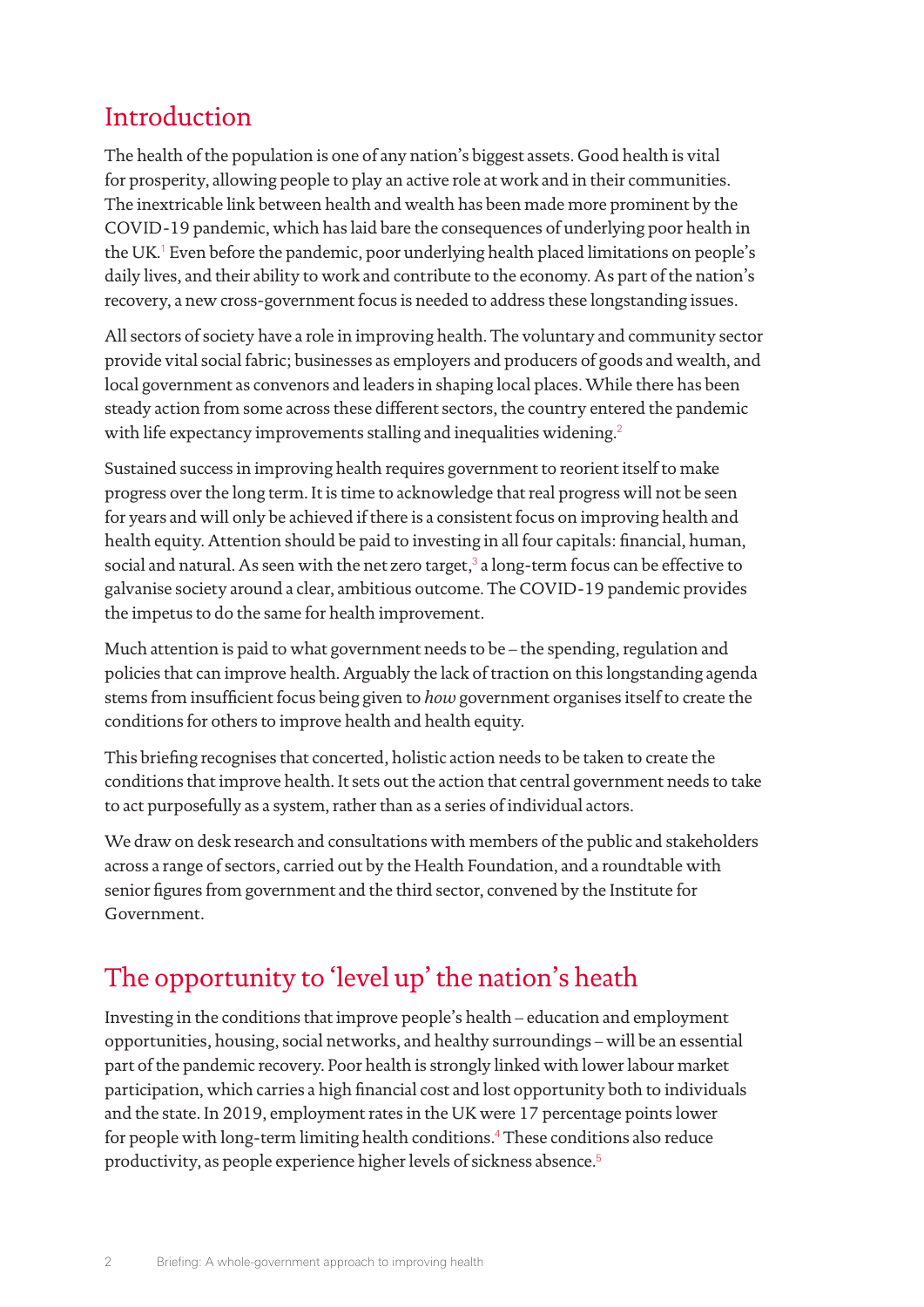People's health status also influences the age at which they can continue to make an economic contribution through work. Only half of men living in the most deprived tenth of areas in England report good health in their late 50s (well before retirement age), while in the least deprived tenth of areas it is not until their late 70s that a similar proportion report being in good health (well after retirement age) and a similar pattern exists for women.[6](#page-17-5) The economic costs associated with poor health add up: the total economic cost of lost output and health costs are estimated at around £100bn a year.<sup>[7](#page-17-6)</sup>

The government has set out an aim to level up the country, promising to increase prosperity, widen opportunity and ensure that no region is left behind.<sup>[8](#page-17-7)</sup> It is an ambitious agenda and action to 'level up the nation's health' has been described as part of it, although specific plans are still in development. $8$  There is clear motivation for action, with Health Foundation polling showing that the public expect government to act on improving health<sup>[9](#page-17-8)</sup> and there is unparalleled public awareness of health inequalities following the pandemic.[10](#page-17-9) There is political motivation to act too: at the 2019 election, female healthy life expectancy in seats gained by the Conservative party was 4 years lower than in the seats the Conservatives held, and 6 months lower than in Labour held seats.[11](#page-17-10)

Our recently published COVID-[1](#page-17-0)9 impact inquiry<sup>1</sup> showed that the UK did not have the resilience to respond to shocks, like the pandemic, partly due to poor underlying health. The difference between those with the best and the worst health in the UK widened in the years prior to the pandemic. These inequalities were brought to the fore during the pandemic and risk widening further following the significant impact on society and the economy. International comparisons indicate that the UK's health is falling behind other comparable countries.[12](#page-17-11) This partly reflects the stalling of improvements in life expectancy, particularly in more deprived areas of the country.[13](#page-17-12) Unless steps are taken to permanently reverse this trend, we will be unable to truly level up or build resilience to respond to future shocks.

The Health Foundation and other organisations, including the Inequalities in Health Alliance, are making a strong case for further action to improve health and health equity. Independent and public accountability for action taken are important, but the government itself needs to seize the momentum and make the most of the opportunities posed by the recovery and levelling up agenda.

# Improving health requires action to be taken by the whole of government

The NHS is often cited as the great leveller of health, founded on the principle of providing treatment based on need rather than the ability to pay. The *NHS Long Term Plan* sets out its role, including that of integrated care systems, in making funding decisions that meet the needs of the whole local population and prevent ill health.<sup>[14](#page-17-13)</sup> But this is only part of the story. A greater influence on people's health are the factors that shape their opportunity to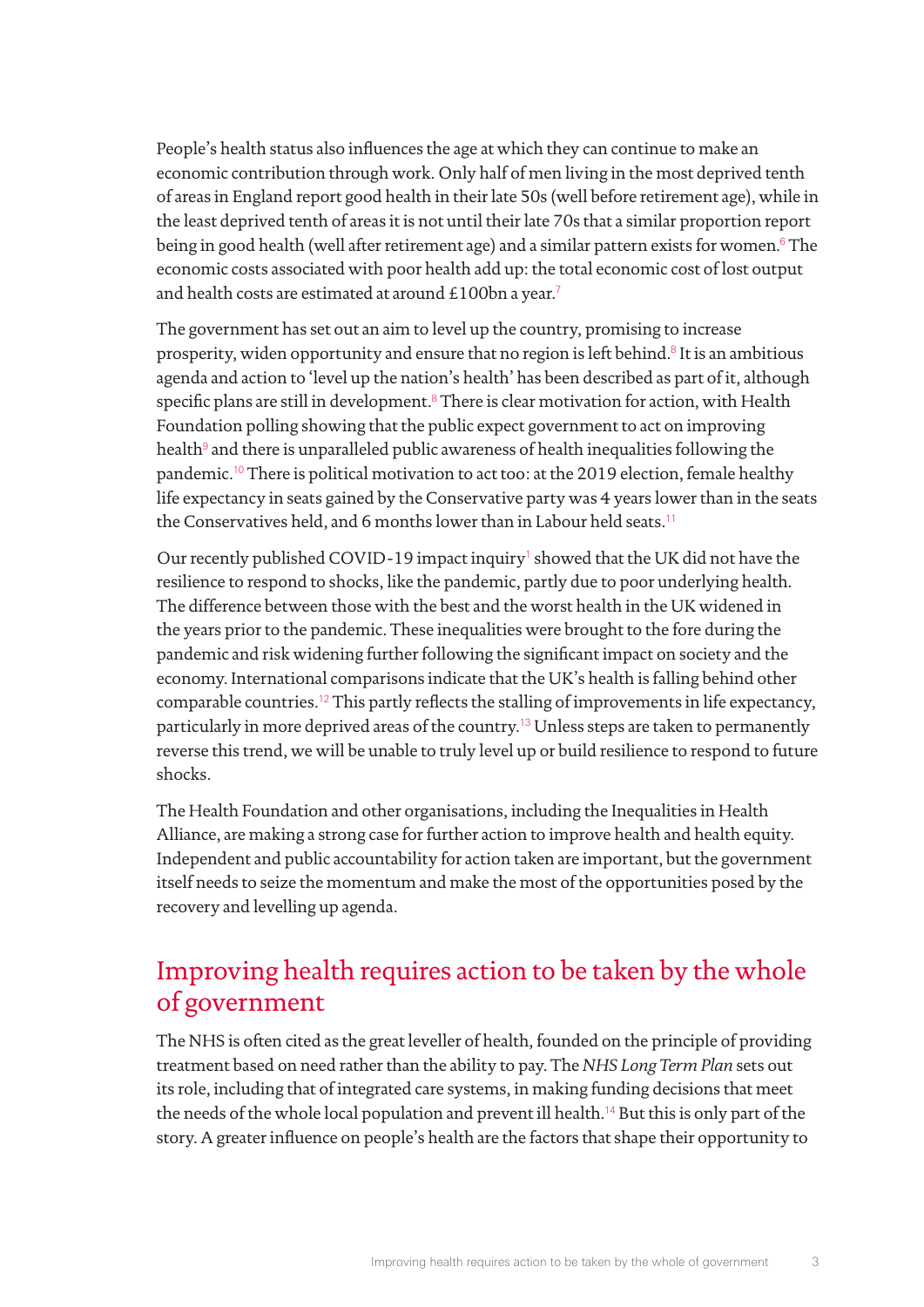stay well in the first place: the social, economic, commercial and environmental conditions in which people live.<sup>[6](#page-17-5)</sup> Addressing these requires action to be taken by a broad range of organisations, of which the NHS is just one.

Despite this, action to improve health continues to be seen in public discourse, and in Whitehall, as the job of the Department of Health and Social Care and the NHS. Yet evidence shows that improving people's healthy life expectancy, and with it their ability to live a full and active life, will require continued action from across the whole of government and beyond.

Concerted cross-government action has the potential to make a bigger difference. Between 2000 and 2010 a wide-ranging and multi-faceted health inequalities reduction strategy was implemented in England.[15](#page-17-14) The policies led to reductions in social inequalities in the key determinants of health, including unemployment, child poverty, housing quality, access to health care, and educational attainment and an overall reduction in health inequalities. When this strategy ended, inequalities started to increase again,<sup>[16](#page-17-15)</sup> underlining the importance of activities continuing beyond political cycles as successive governments need to pick up where others left off. Changing these determinants and seeing the impact on healthy life and life expectancy takes many years and requires long-term planning and change. Building cross-party consensus would help to advance the work.

The current government has created an opportunity to drive the necessary crossgovernment action, through the levelling up agenda (including the new Department for Levelling Up, Housing and Communities) and the reorganisation of the public health system. However, maximising the potential of these initiatives will require an explicit and concerted focus on the opportunities to improve the conditions that create and maintain good health.[17](#page-17-16) The new Office for Health Inequalities and Disparities will play a key role in driving progress but will need the right mechanisms and strong political backing to ensure a whole-government approach.

To date, the government's levelling up plans have a narrow focus on separate, short-term, infrastructure funds<sup>[18](#page-17-17)</sup> that local areas can bid for. As well as being narrow in scope, our analysis of the fund showed that some areas with either high levels of deprivation or low levels of healthy life expectancy did not receive the most funding through the fund; 35 local authority areas with very low healthy life expectancy were found not to be a priority for investment via the Levelling Up Fund.<sup>[8](#page-17-7)</sup> The forthcoming white paper and levelling up activity supported through the Spending Review, can redress this balance and secure the coordinated and long-term action needed.

# A strong national framework for action

To reduce lost potential and opportunity for individuals and the country, focused and coordinated government action is needed to improve and maintain people's health. This action is needed both through how government organises itself to deliver impact and through pursuing the policies that will make a real difference. This briefing focuses on the first of these.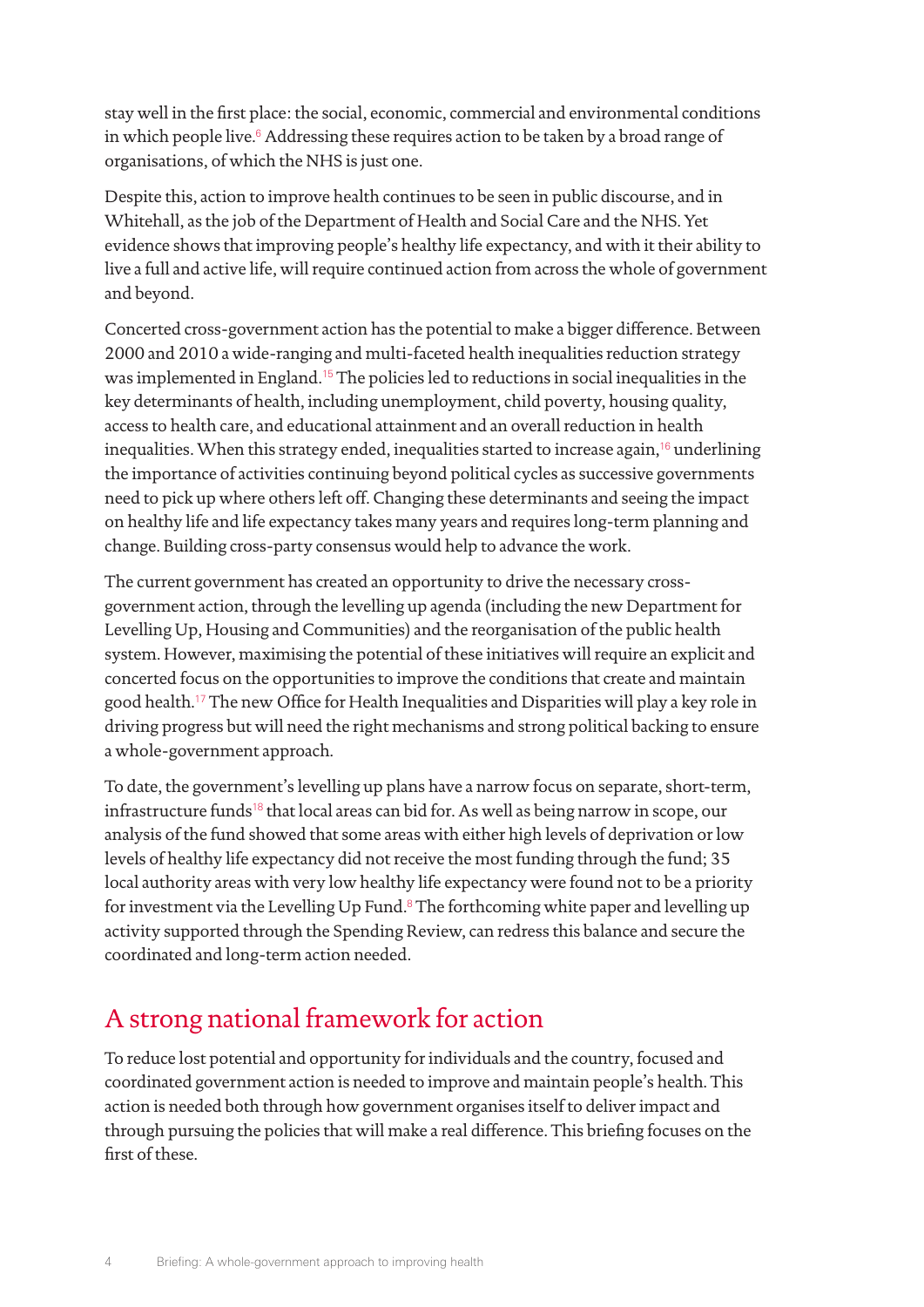A government committed to levelling up health and creating opportunity for individuals and the country has the power to set an ambitious framework for action. The necessary actions fall into two broad areas, with progress measured through strong accountability measures.

#### **Figure 1: A framework for coordinated government action on improving health**

Placing improving health and health equity at the heart of the government's agenda

Government creating a framework that supports wider activity to improve health

Strong accountability to drive and show progress

## **1. Placing improving health and health equity at the heart of government's agenda**

Just as the pandemic has shown that health is everyone's business, improving health and health equity needs to be a shared goal of government. To make this a reality, the initial actions to be taken are:

- strong cross-government coordination to prioritise actions that improve health
- strong political buy-in that secures long-term investment
- a binding target to increase healthy years of life and reduce the gap between those living in the most and least deprived areas
- improving health and health equity as an explicit objective of every major policy decision
- government investment decisions to prioritise opportunities to improve health, and
- maximising the potential of government agencies and arm's-length bodies.

#### *Strong cross-government coordination to prioritise actions that improve health*

The new cross-government ministerial board on prevention, announced in March 2021, is the best-placed existing mechanism to provide this coordination. It can ensure government departments work towards a common goal, are held accountable for individual and collective progress, and are engaging effectively with key stakeholders.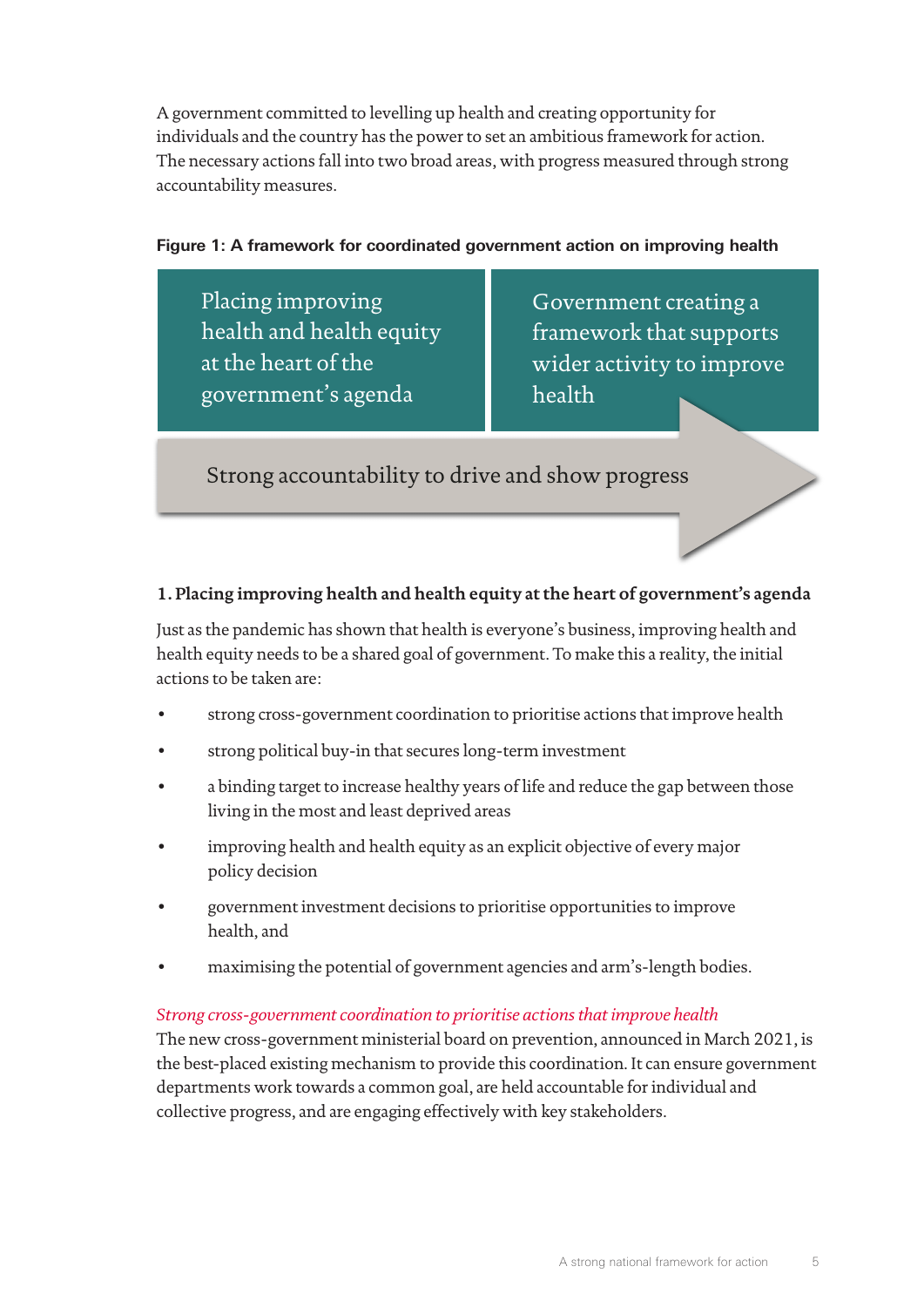The board on prevention will need a broad membership, with input from the Office for Health Improvement and Disparities, local and regional government, academia and practice. A theory of change will be needed that links policy proposals and their intended impacts with the overall shared ambition, as well as clarifying what is to be measured. This will enable progress to be tracked alongside realistic expectations, given the timeframes over which much of the action will have impact. Working through the Number 10 Delivery Unit, or a Secretariat in the Cabinet Office, the board can establish baseline datasets, encourage innovative thinking and bring in new perspectives. Regular reporting on progress will help with public accountability and building visibility of the work.

#### *Strong political buy-in that secures long-term investment*

Lessons from previous cross-government initiatives show that to be effective, such boards require strong political backing and momentum generated by personal commitment from the Prime Minister. Early engagement is also needed from the Treasury, with new activities to prioritise spend on health and health improvement, to build credibility for the work with other departments. A long-term plan to shift the balance from short-term treatment to longer term prevention would help to improve health. The Health Foundation long read on how to plan for the long term highlighted a need to anticipate future issues; plan how to mitigate a threat; integrate insights into policy development; invest in resources over time and monitor and adjust assumptions as new issues emerge.<sup>[19](#page-17-18)</sup>

The work of the board on prevention will need to be visible and subject to a level of independent oversight. This will focus attention on action and make it less vulnerable to changes in political priorities. Options here include an annual report to parliament, parliamentary scrutiny through select committees and an independent body reporting health metrics, such as the ONS health index.<sup>[20](#page-17-19)</sup> As the work of the board is evaluated, measurement will need to recognise both the complex and interrelated nature of the wider determinants of health and the long timescale required to see change. Historically such frameworks have failed to last, so it will also be important to build this more fundamentally into the day-to-day workings of government, as we set out.

## *A binding target to increase healthy years of life and reduce the gap between those living in the most and least deprived areas*

A new ambition needs to replace the commitment made in the 2017 Industrial Strategy.<sup>[21](#page-17-20)</sup> A target would signal ambition and vision and help build coalitions of support both inside and outside government, highlighting the priority and cementing a commitment to long-term progress. Targets can play an important role in building momentum, acting as a rallying point and creating momentum to keep on the trajectory. For example, the publicly stated commitment to the Millennium Development Goals<sup>[22](#page-17-21)</sup> helped to create a cross-Whitehall 'consensus' behind the aims of the new approach to development.

For targets to be successful, they need clear ownership. The board on prevention will have an important role in setting out a strategy for achieving the target, based on a clear understanding of what will drive change. It will be important for the board to measure progress against the target and hold members accountable for delivery, through departmental Outcome Delivery Plans<sup>[23](#page-17-22)</sup> and other mechanisms. Exactly how the final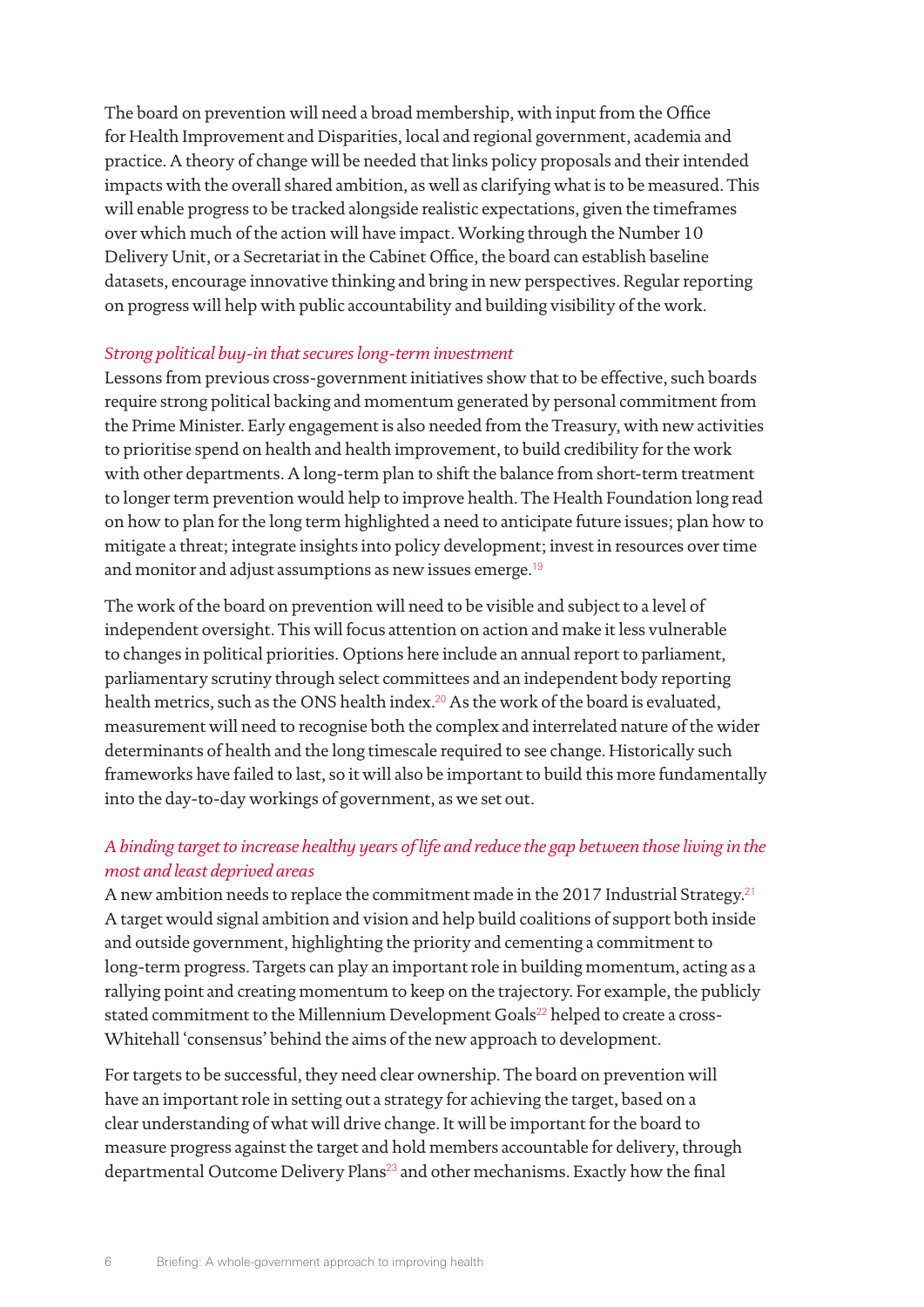target will be achieved may change over time; in fact, this flexibility can be important to ensure action is driven by learning from implementation. The approach taken by the Climate Change Committee shows the importance of having intermediate targets and a clear reporting and measurement framework that shows routes for achieving the overarching ambition.[24](#page-17-23) Intermediate targets will be particularly important in this work given that outcome measures will be slow moving. There is potential to be guided by the new ONS health index here to track progress in different domains of health, but also the determinants of health.

*Improving health and health equity as an explicit objective of every major policy decision*  Making progress will require a different approach to how policies are developed, with recognition that health improvement is the responsibility of a range of departments, not just the Department of Health and Social Care. There needs to be a new impetus with all departments taking steps to understand the health implications of decisions they make, looking for opportunities to improve health and health equity through their work and avoiding making decisions that negatively impact it. This is particularly the case in relation to regulatory activity on primary risk factors or disinvestment in state services and support.

Such an approach would lead to departments being more proactive in looking ahead to potential issues that risk future health, for example the negative impact on levels of debt following reduced incomes and job losses as a result of COVID-19. Annex A lists a range of evidence-based policies that government could take forward to increase health in populations, which received widespread stakeholder support.

Outcome Delivery Plans begin to identify some of the activities needed and share responsibilities between relevant departments. For example, the priority outcome to support the most disadvantaged children through high-quality local services so that no one is left behind, will have a direct bearing on future health, which is at the heart of the Health Foundation's *Young people's future health inquiry*. [25](#page-17-24) Government activity on this outcome is led by the Department for Education and supported by the Department for Digital, Culture Media and Sport; the Department of Health and Social Care; the Department for Work and Pensions; the Home Office; the Department for Levelling Up, Housing and Communities and the Ministry of Justice.[26](#page-18-0) The range of actors across government in just this one example illustrates the importance of effective coordination. The delivery plans are, perhaps understandably, high level, and alone will not create the conditions for the required scale of change to be delivered. Strong leadership, through the mechanisms outlined, will be needed to drive the required progress.

Throughout the pandemic, the UK saw unprecedented activity across the whole of government, with the sole aim of protecting the NHS and saving lives. Avoidable ill health needs to be considered with the same urgency: pre-pandemic there were over 136,000 deaths considered 'avoidable' in the UK $^{27}$  $^{27}$  $^{27}$  and 40% of health care provision in the UK is being used to manage potentially preventable conditions.<sup>[28](#page-18-2)</sup> There is an opportunity to build on the new approaches to sharing data, cross-departmental working and movement of civil servants across departments to maintain the focus on health outcomes.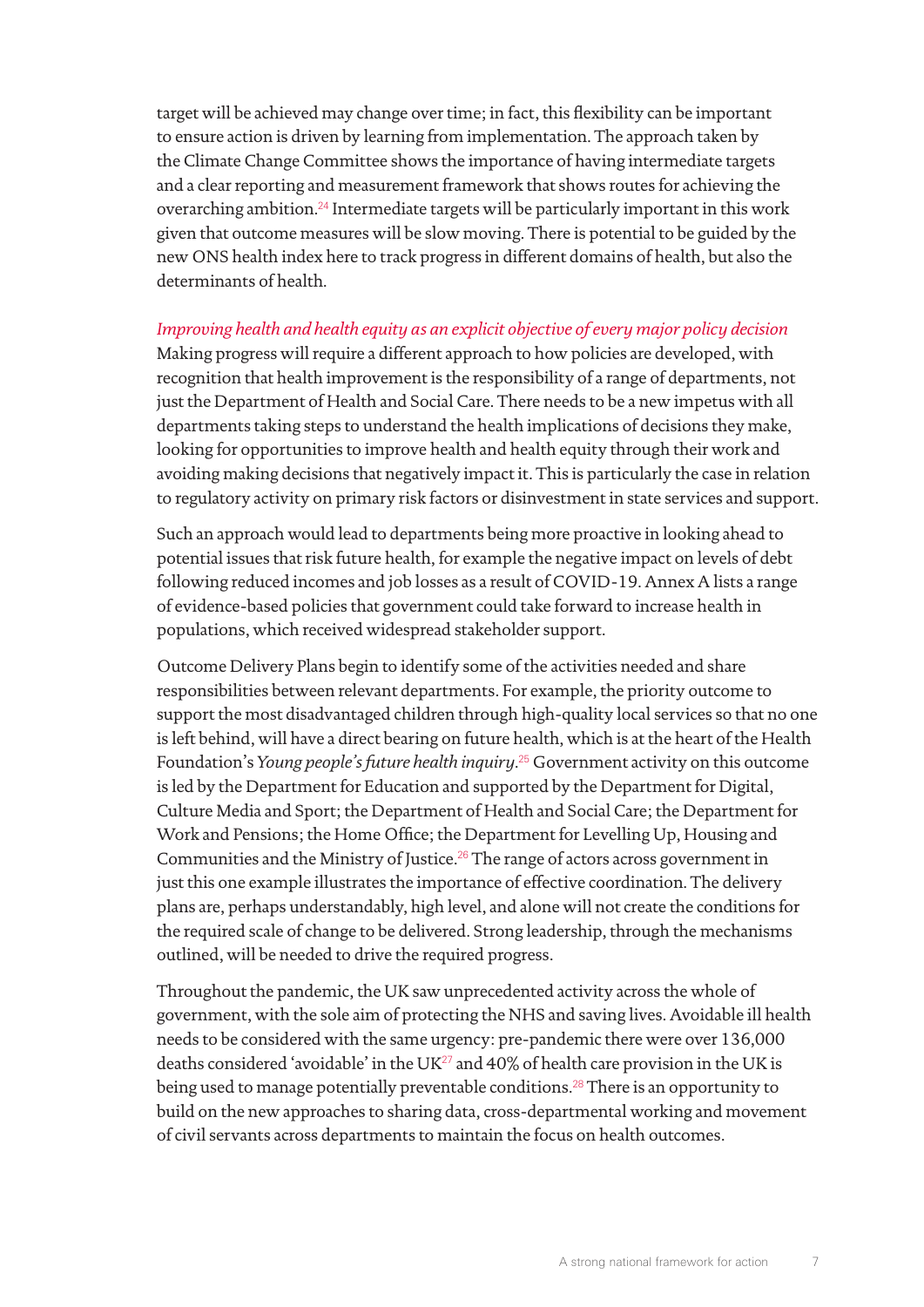#### *Government investment decisions to prioritise opportunities to improve health*

The Chancellor has been clear that he intends to aim for a balanced budget in normal time and reduce national debt over the medium term. This raises questions over the impact of future budgetary restrictions or cuts to public services, with Spring Budget 2021 implying that compared with  $2009/10$ , spend in unprotected departments would remain lower.<sup>[29](#page-18-3)</sup>

In making funding decisions, the Treasury should support joint bids that enable different parts of the delivery chain to join up. It is also able to change the way in which investment decisions are made so that there is recognition of the range of outcomes improved by a measure, rather than only looking at the outcomes set out in an individual department's Outcome Delivery Plan. This would help with the common situation in which departments are not incentivised to take action that benefit agendas other than their own. For example, investment in children's social services and young people's services by the Department for Education and Department for Digital, Culture, Media and Sport will lead to savings in the criminal justice system that the Home Office and Ministry of Justice will benefit from.

One way to shift the focus would be to look beyond short term and purely financial outcomes, to consider the implications for social, health and natural capital over the longer term, as has increasingly been done elsewhere. The OECD uses a Framework for Measuring Well-Being and Progress,<sup>[30](#page-18-4)</sup> and the New Zealand Treasury uses a Living Standards Framework based on the four capitals.<sup>[31](#page-18-5)</sup>

There is more the UK can do here. In 2020 the Treasury Green Book was reviewed to increase the importance of place-based analysis and boost the levelling up agenda, but no extra consideration was added for health criteria.<sup>[32](#page-18-6)</sup> In 2021, supplementary green book guidance on wellbeing appraisal was published $33$  and, while this is a step in the right direction, it is unlikely to fully address the lost opportunity that comes from poor health. Over the past 8 years wellbeing measures have improved while health outcomes have stagnated.<sup>[34](#page-18-8)</sup> Wellbeing measures are a mixture of objective and subjective data and as such may reflect some with poor health reporting positive wellbeing, possibly through normalising their condition, while some in good health report negative wellbeing.<sup>[34](#page-18-8)</sup>

#### *Maximising the potential of government agencies and arm's-length bodies*

Government departments have considerable influence over policy delivery through their associated agencies and arm's-length bodies. Activities that invest in health can be incentivised through the annual business planning cycle, mandate setting process or powers of direction. While organisations such as NHS England or the newly created Health Security Agency have an explicit reference to improving health in their remit, there is an opportunity to build a stronger focus into a broader set of governmental bodies that support the wider determinants of health. For example, Natural England will support the Department for Environment, Food and Rural Affairs to deliver the 25-year environment plan.[35](#page-18-9) This sets out a blueprint for a healthier environment and recognises that connecting people to the environment can improve their health and wellbeing. There are similar opportunities to identify how other government bodies can work to improve health.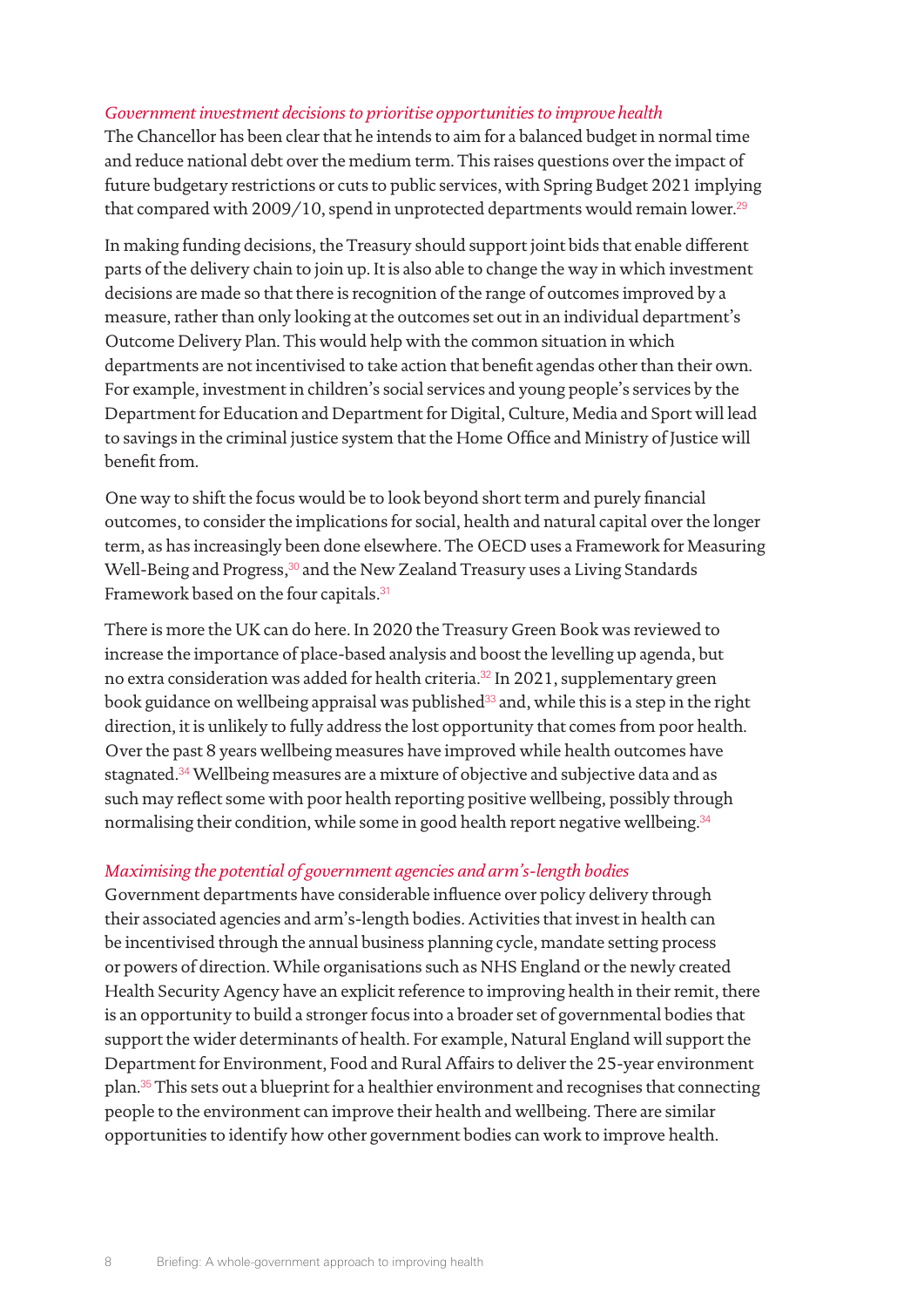Likewise, these bodies can use the data from the ONS health index, alongside any local data they hold, to make the case to their sponsoring department of the need to invest to improve health outcomes.

As the government looks at the health landscape through the creation of the Office for Health Improvement and Disparities, there is an opportunity to review whether existing health organisations are undertaking the most effective role to progress improvements in health and narrow inequalities, including whether NICE could undertake a more significant role in promoting evidence-based public health interventions around the wider determinants of health.

## **2. Government creating a framework that supports wider activity to improve health**

Government creates the conditions so that others can play their part in improving health, unlocking the potential of individuals to contribute to society. Levers the government can deploy to support and encourage those outside of central government to act include:

- sufficient and sustainable funding for all local government activities
- flexibility and certainty for local government to use funding to prioritise the needs of residents
- further devolution of powers to support joined-up, place-based working at a local level and
- government using the breadth of its convening and regulatory powers to involve stakeholders outside of health.

## *Sufficient and sustainable funding for all local government activities*

Councils have repeatedly had to make difficult decisions about services as a result of significant cuts to the baseline budgets of local authorities in the past 10 years. This has eroded their capacity to invest in broader services and take actions that improve health and boost prosperity.

The Fair Funding Review of how to allocate funding between councils, now delayed but originally set to take effect from 2020, could have led to local authority funding allocations being skewed away from the most deprived areas. The formula was expected to reflect recent local authority spending patterns, but cuts to provision since 2009-10 had been greater in more deprived areas, with the potential effect of taking support away from the areas with the worst health outcomes.<sup>[36](#page-18-10)</sup> The Office for Health Improvement and Disparities has an opportunity to work with the Department for Levelling Up, Housing and Communities and the Treasury to review the metrics that determine how local and regional funding is allocated to take deprivation and need into account. Future allocation of funding for levelling up should ensure that funding is given to local authorities most in need in relation to their population's health, given the impact that good health has on economic activity and quality of life.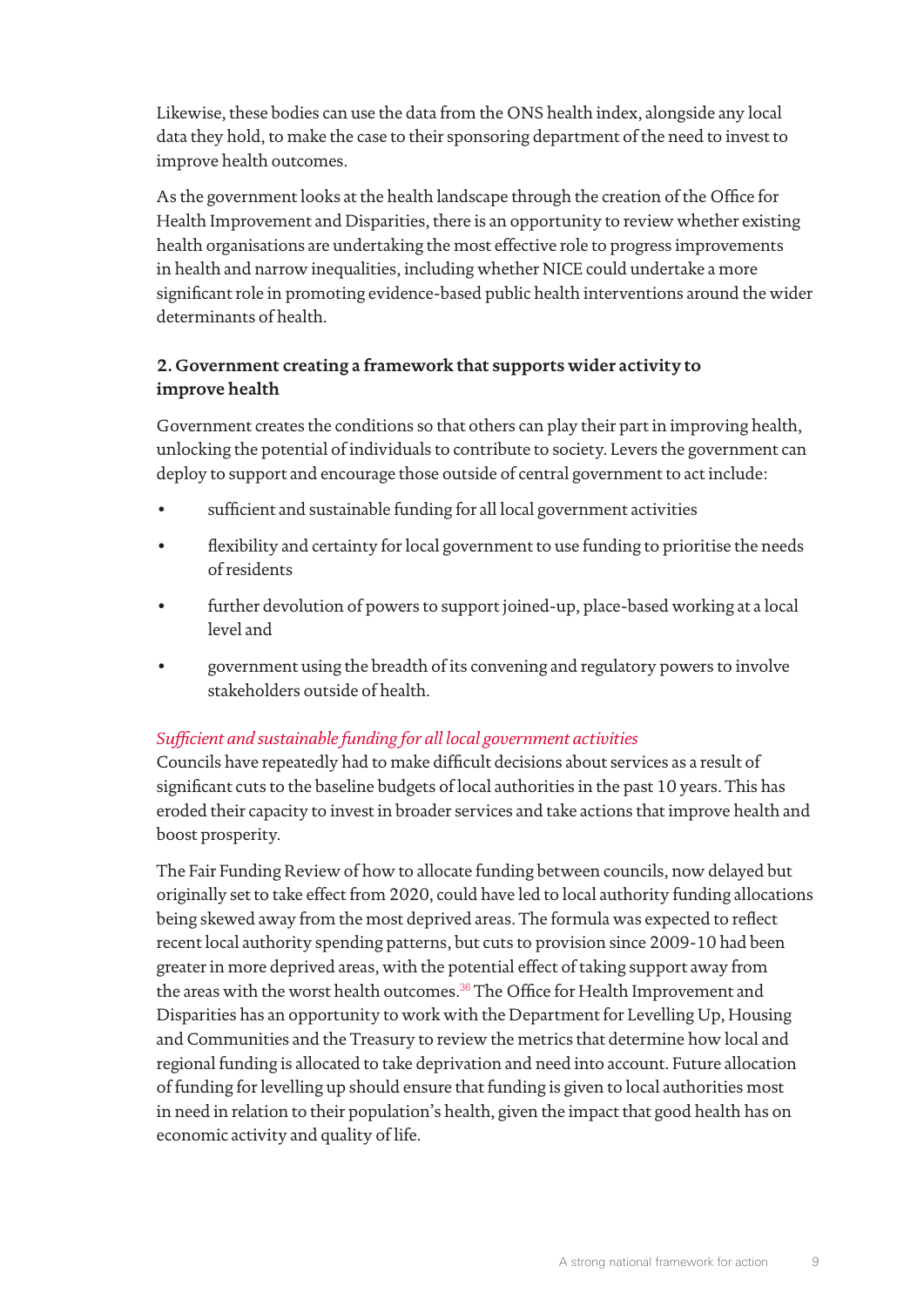Driven by cuts to funding from central government, council spending on local public services – which includes housing, early years and social care – dropped by 23% on a real terms per person basis between 2009/10 and 2019/20. This is equivalent to nearly £300 per person.[37](#page-18-11) The public health grant has also been cut by 24% on a real terms per person basis, the equivalent of £1bn since 2015/16.<sup>[38](#page-18-12)</sup> The disinvestment has happened at a time when demand for services has increased, reducing capacity to respond to issues that may prevent the need for further intervention down the line, for example family support, and despite good evidence that spend on public health is highly cost effective.

## *Flexibility and certainty for local government to use funding to prioritise the needs of residents*

The current local government funding landscape is complex and fragmented. Alongside the reduction in funding, there has been a proliferation of small grants and local authorities have little discretion in the spending of these funds.<sup>[39](#page-18-13)</sup> Local authorities often lack resources or time to frequently bid for new funding schemes, meaning grants risk going to those most able to bid, not those with the highest need. These grants are also limited in effectiveness in that, unlike core funding programmes, they are often very specific and short term. This limits what councils can deliver and creates duplication around factors such as set up and commercial arrangements. In addition, where reactive grants are allocated they are often designed to manage rising levels of demand, replacing flexible funding oriented towards prevention.

More discretion over how the money is spent and more certainty about budgets over longer timescales would give local areas the power to determine how best to meet local needs. Issuing funding through multi-year settlements would also support local government to make the longer term, joined-up investments needed to improve health. Further additional funding delivered through core local government funding, rather than ringfenced programmes, would give local areas maximum flexibility. It may also help for government to go further in giving local areas the flexibility to raise money themselves, taking into account the varying abilities of councils to do this. To accompany this, clear targets and accountability would need to be put in place for local government, but with the flexibility to determine how they would achieve those outcomes.

#### *Further devolution of powers to support joined-up, place-based working at a local level*

Local – not national – leaders have the relationship with stakeholders and partners needed to deliver change in their local area. The COVID-19 pandemic has demonstrated the value of place-based leadership and the agility that local government had to act.<sup>[40](#page-18-14)</sup> Local leaders also led and promoted a single mission to partners in an area, driving all resources in the same direction and towards a common goal.<sup>[41](#page-18-15)</sup>

Siloes across government departments can thwart the ability of local areas to deliver joined-up, place-based agendas. Giving local areas greater flexibility, as has been the case in combined authorities, can make it easier for local partners to work together on shared priorities. Local areas need the space to set their own agenda, alongside partnership of the voluntary sector and communities. Regional and local arms of government agencies should also be incentivised to work with local stakeholders on measures to improve health. In areas where there is limited civil society support, the government needs to target grants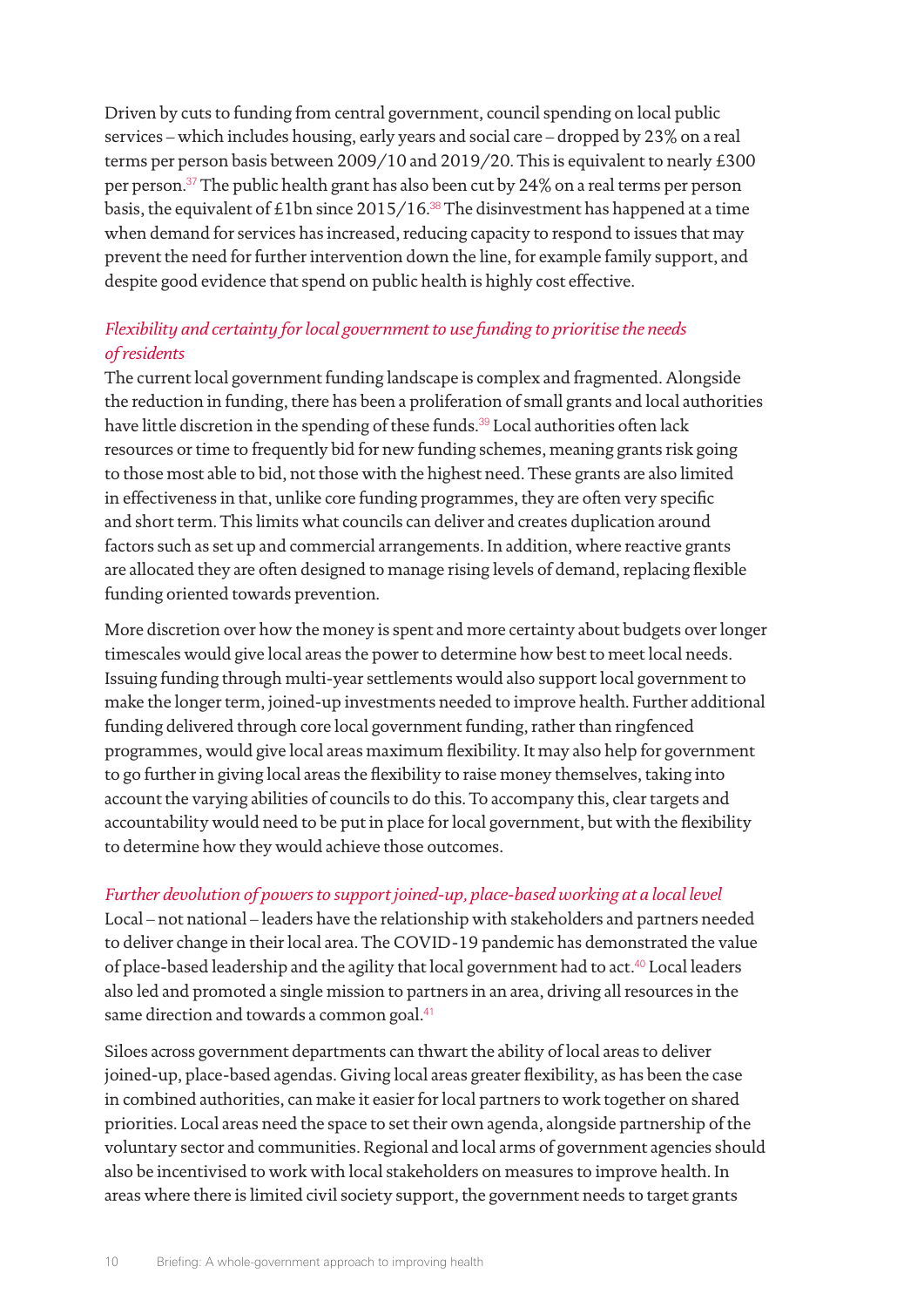that support and enable local voluntary and community sector bodies to nurture and champion the social sector. Local areas should be given a voice in the conversation about the national strategy and targets, but also flexibility to decide how to make progress in their area.

Recent research by The King's Fund and the Health Foundation on the experience of directors of public health during the pandemic found their public profile had grown significantly during the response.<sup>[42](#page-18-16)</sup> There is an opportunity now to support directors of public health and their partners to lead recovery efforts. But doing so will require greater certainty about funding and the national and regional public health system reforms.

While more local powers are to be welcomed, there are clearly interventions where governments and regions working on population-wide activities would be beneficial. Especially where the evidence for action is strong, such as minimum unit pricing for alcohol,<sup>[43](#page-18-17)</sup> or where there are opportunities to work together to develop capacity in the system – for example, building research capability to strengthen the evidence base on what works.

## *Government using the breadth of its convening and regulatory powers to involve stakeholders outside of health*

Most risk factors underlying ill health – poor diet, lack of physical activity, smoking, alcohol and drug misuse – are strongly influenced by wider socioeconomic circumstances. Therefore any strategy to improve health equity must go beyond an emphasis on identifying personal risks to ill health or influencing individual behaviours. Evidence shows that population-level interventions will have more impact on increasing healthy life expectancy than relying on individual agency to bring about change.<sup>[44](#page-18-18)</sup>

A range of policy levers are known to work, and more should be explored to create healthier environments – including taxation, regulation and actions designed to alter the availability and marketing of harmful products. Working on these 'commercial determinants of health' will require a variety of approaches – from regulatory changes, to working with key relevant businesses to modify their products or advertising.

Consideration of how government could work with large investors to persuade businesses to do more to improve population health, is another area ripe for development. There is already a precedent for this, with growing action by investors to persuade companies to reduce their carbon emissions in support of net zero targets, increase sales of healthier foods, and improve conditions for the lowest paid workers. Government can also intervene to drive the powerful institutional investor community.

ESG (environmental, social and corporate governance) investing is now mainstream but is very largely focused on the 'E', especially regarding climate change. Given the strong influence of environmental factors on health outcomes, ESG framing for investments can also extend to assets that are not primarily health focused, but nevertheless have sizeable positive health effects. Social, or 'S', factors such as 'good work', labour rights and human rights all contribute to employee and community health. There is room for government to work with civil society actors who advocate for responsible investment practices, such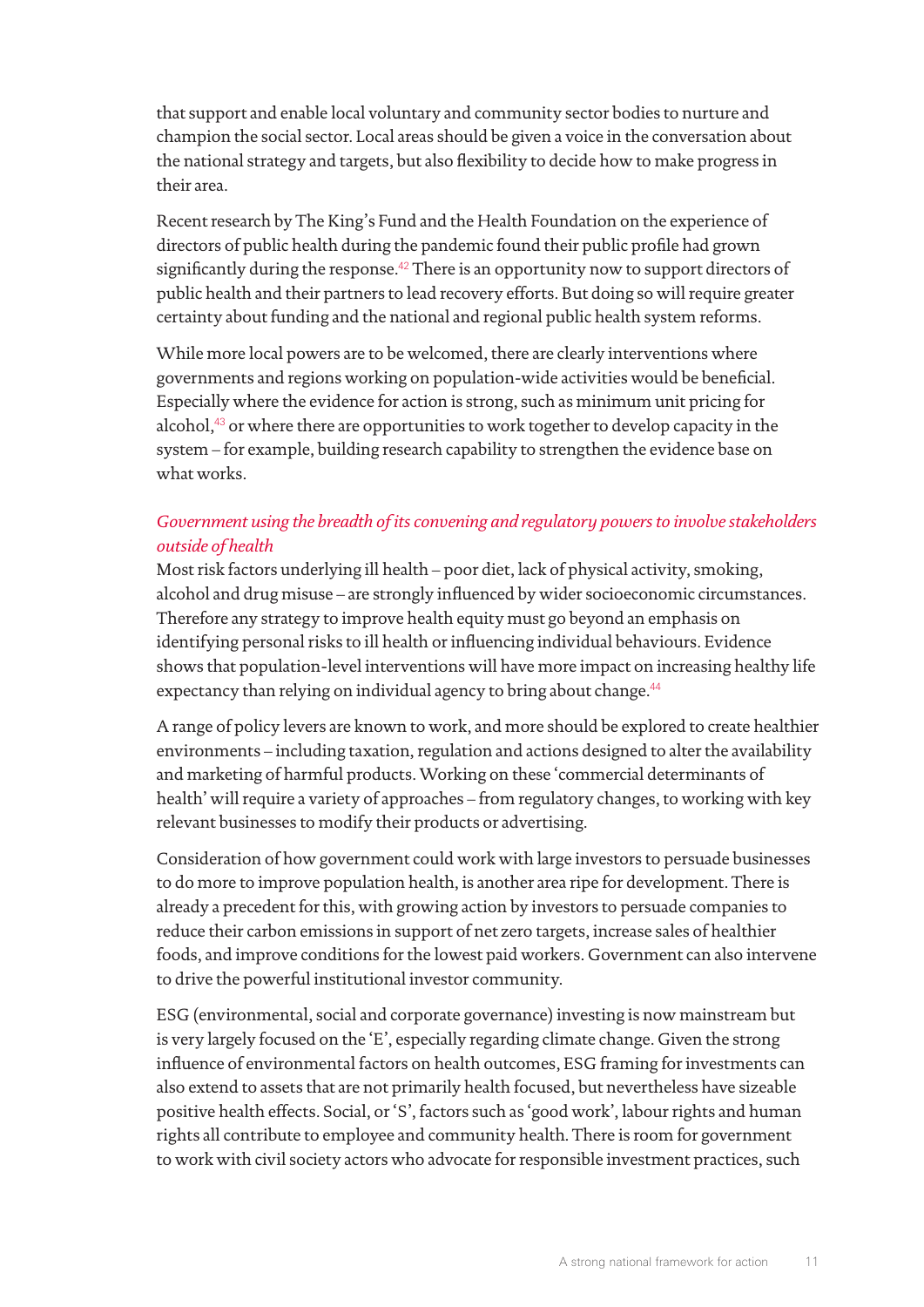as Share Action and their bill for responsible investment.<sup>[45](#page-18-19)</sup> This could embed health as a priority topic for institutional investors to assess company investment risk and drive better company stewardship and engagement through responsible investing activities.

### **3. Strong accountability to drive and show progress**

There is a strong case for regular independent monitoring of wider health trends and a range of mechanisms beyond the board on prevention, that would promote accountability and drive progress. These include:

- **National Audit Office** conducting a value-for-money study on activity to improve health and health equity across government and a subsequent **Public Accounts Committee**, following the start of Office for Health Improvement and Disparities work.
- **Parliamentary Select Committee** investigation into progress and plans to improve health and health equity. This would need to be a joint committee, with focus across a range of government departments and activity. With cross-party membership, a select committee could have an important role in building the consensus needed to maintain momentum beyond this parliament.
- **Annual reporting to parliament on progress to improve health equity**. A regular independent assessment of the nation's health, scrutinised by parliament at regular intervals, would help to sustain attention over time and build cross-party consensus and accountability on the need for action. It would also enable scrutiny of public spending on preventative action, relative to the management of avoidable problems.
- **A Commissioner for Equitable Futures**. The function could be similar to the Future Generations Commissioner for Wales,<sup>[46](#page-18-20)</sup> who acts as a guardian of future generations, encouraging public bodies to take greater account of the long-term impact of policies.
- **Office for Budget Responsibility** taking greater account of future fiscal risks due to future changes in population health, such as greater inactivity from an unhealthier population, reduced productivity and the implications for welfare spending.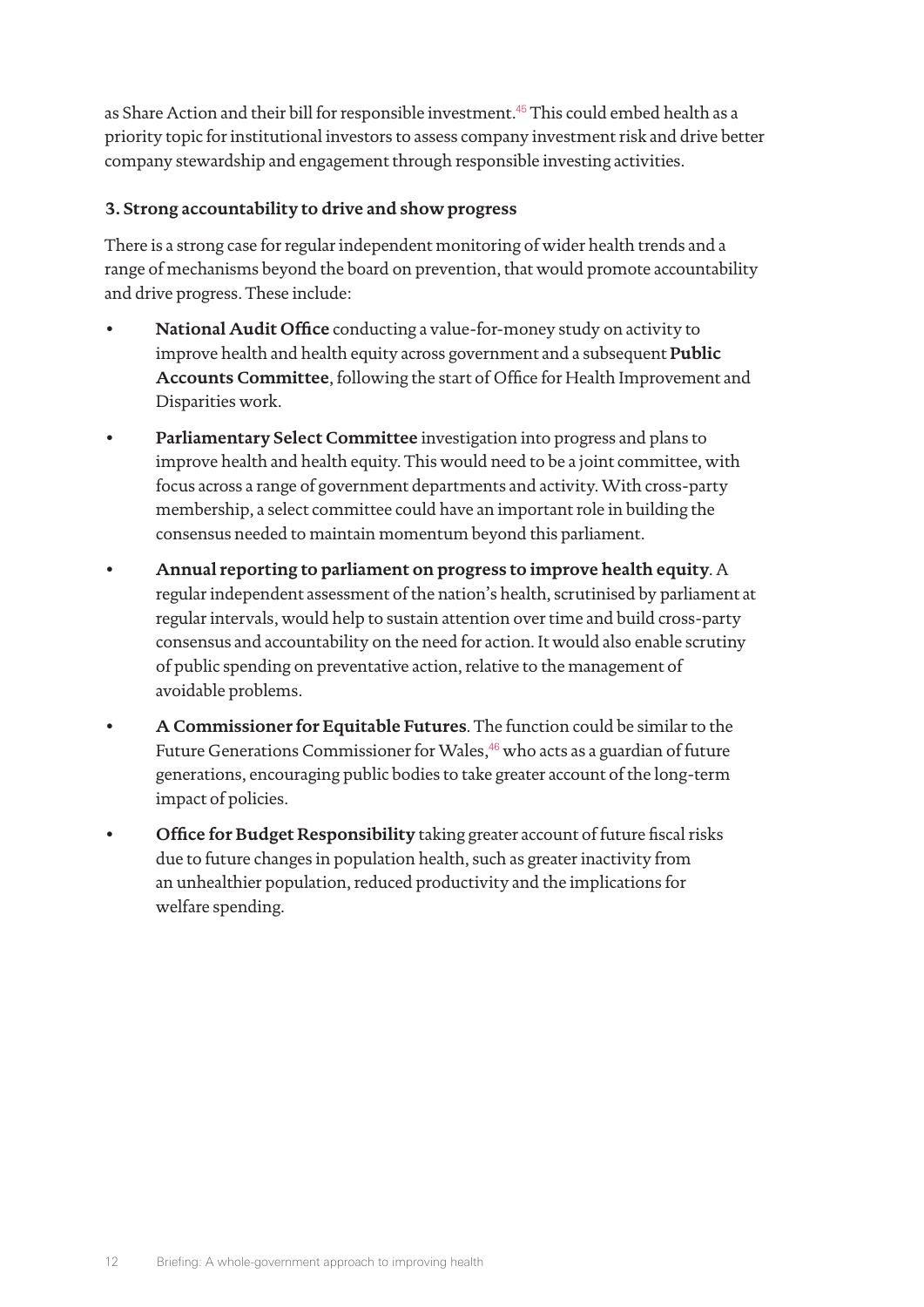# Annex A: Policy areas to improve health equity

Table A1 lists evidence-based policies that can be taken to increase health in populations. The list was developed from the research and consultation previously mentioned. Our future work will further explore high-impact health improving activities and also cost-effective interventions through the public health grant.

|                                                                            | <b>Rationale for action</b>                                                                                                                                                                                                                                                                                                                                                                                                                                                                                                                   | <b>Policy proposals</b>                                                                                                                                                                                                                   | Cost                              |
|----------------------------------------------------------------------------|-----------------------------------------------------------------------------------------------------------------------------------------------------------------------------------------------------------------------------------------------------------------------------------------------------------------------------------------------------------------------------------------------------------------------------------------------------------------------------------------------------------------------------------------------|-------------------------------------------------------------------------------------------------------------------------------------------------------------------------------------------------------------------------------------------|-----------------------------------|
| <b>Enabling all children to</b><br>have the best possible<br>start in life | Childcare can indirectly influence family<br>health through improved employment<br>outcomes for parents, such as increased<br>hours and flexibility <sup>47</sup>                                                                                                                                                                                                                                                                                                                                                                             | Lift 350,000 children out of poverty<br>by reinstating the £20 uplift to<br>Universal Credit and extend to<br>those on legacy benefits (CPAG) <sup>49</sup>                                                                               | $£7.5$ bn per year <sup>49</sup>  |
|                                                                            | Early years are the foundation for social,<br>intellectual and physical development and<br>can determine future health and wellbeing <sup>48</sup><br>Financial resource affect i) parents' ability<br>to provide a child with quality housing and<br>diet, as well as learning materials and social<br>enrichment, and ii) the amount of economic<br>stress a parent will face, which impacts<br>on parenting abilities and contributes to<br>parental psychosocial and physiological<br>problems (the financial stress model) <sup>48</sup> | Offer universal 30-hours free<br>entitlement to childcare,<br>and provide comprehensive<br>wrap-around childcare through<br>extended schools, prioritising<br>implementation in disadvantaged<br>local areas (Sutton Trust) <sup>50</sup> | $£0.26$ bn per year <sup>50</sup> |
|                                                                            |                                                                                                                                                                                                                                                                                                                                                                                                                                                                                                                                               | Greater investment in preventative<br>early years services by restoring<br>funding to Sure Start levels                                                                                                                                   | $£0.9$ bn per year <sup>51</sup>  |

#### **Table A1: Evidence-based policies that can improve health with estimated costings**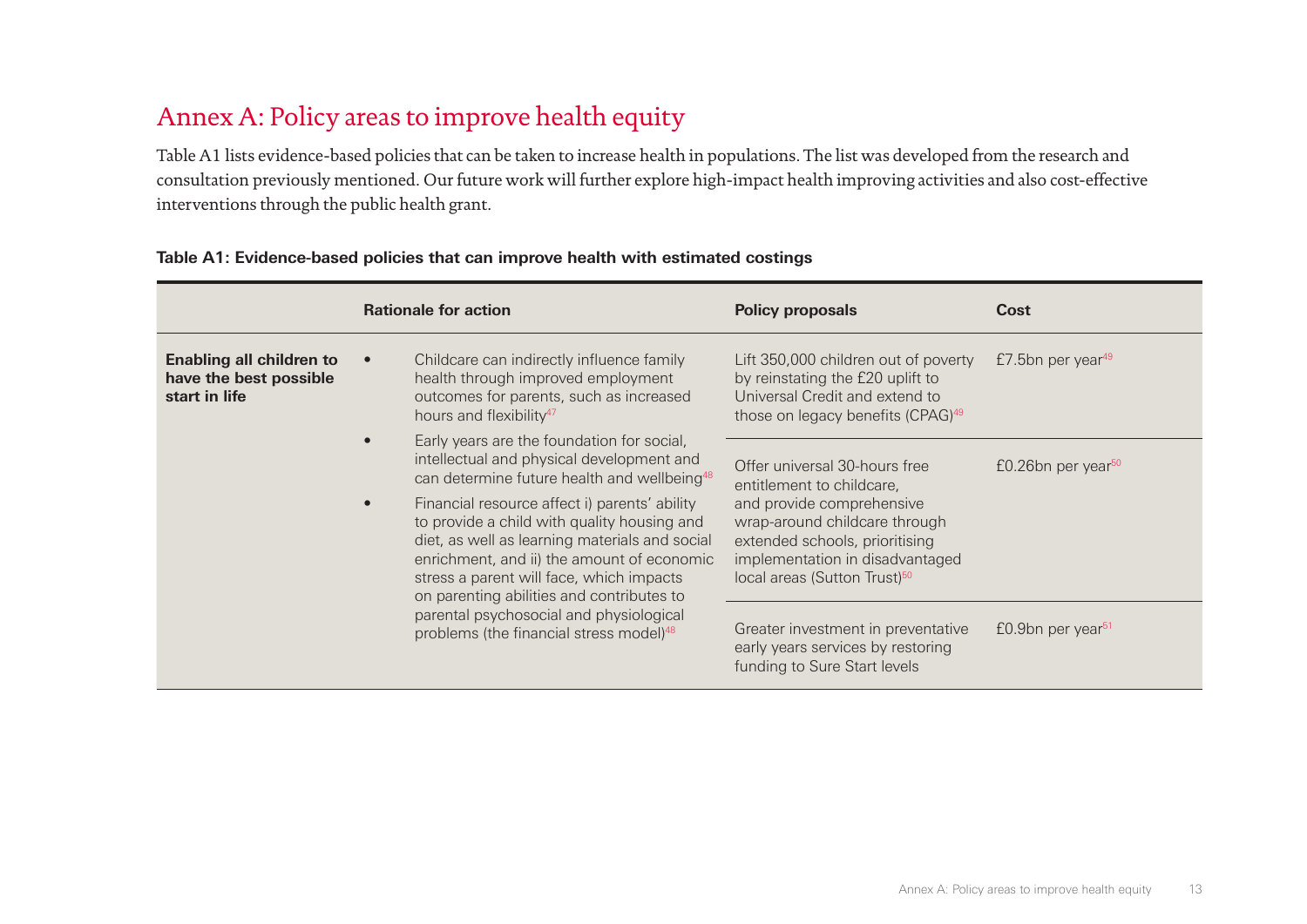|                              | <b>Rationale for action</b>                                                                                                                                                                                                                                                                                                                                                                                                                                                                                         | <b>Policy proposals</b>                                                                                                                                                                                      | Cost                                                                                                                             |
|------------------------------|---------------------------------------------------------------------------------------------------------------------------------------------------------------------------------------------------------------------------------------------------------------------------------------------------------------------------------------------------------------------------------------------------------------------------------------------------------------------------------------------------------------------|--------------------------------------------------------------------------------------------------------------------------------------------------------------------------------------------------------------|----------------------------------------------------------------------------------------------------------------------------------|
| Levelling up<br>life chances | Education affects health in indirect and direct ways:<br>Indirectly, higher levels of educational<br>attainment are associated with better                                                                                                                                                                                                                                                                                                                                                                          | Levelling up educational attainment<br>by increasing the pupil premium to<br>historic levels (around 10%)                                                                                                    | £0.2bn (Health Foundation<br>estimate)                                                                                           |
|                              | employment outcomes, and consequently<br>higher earnings and income. For example,<br>the IFS estimate that the net financial value<br>of an undergraduate degree over the life<br>course is between £100,000 and £130,000<br>on average <sup>52</sup><br>Directly, education is also associated with<br>higher levels of health knowledge and<br>literacy. It is also associated with a greater<br>sense of control and self-efficacy, which<br>can help mitigate against the effects of<br>stressors <sup>53</sup> | Enduring financial settlement for<br>further education and sustained<br>investment in further education<br>through either meeting Augar<br>Review or reversing spending cuts<br>(Auger Review) <sup>54</sup> | Augar: £0.3bn-0.6bn<br>per year; <sup>54</sup><br>Return to historic<br>high: £3.8bn per year<br>(Health Foundation<br>estimate) |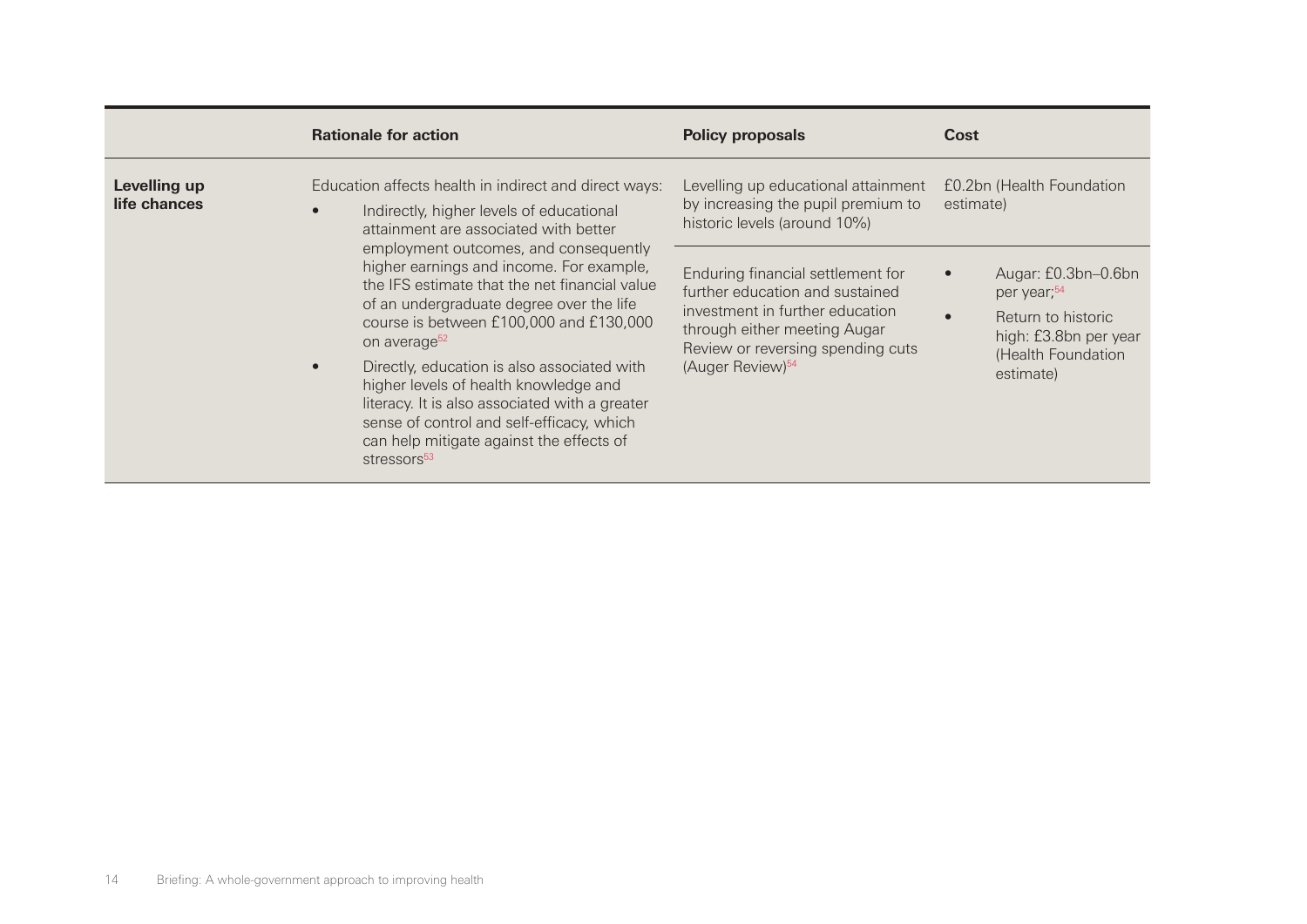|                                         | <b>Rationale for action</b>                                                                                                                                                                                                                                                                                                                                                                                                                                                        | <b>Policy proposals</b>                                                                                                                                                                                                                                                                                                                         | Cost                                    |
|-----------------------------------------|------------------------------------------------------------------------------------------------------------------------------------------------------------------------------------------------------------------------------------------------------------------------------------------------------------------------------------------------------------------------------------------------------------------------------------------------------------------------------------|-------------------------------------------------------------------------------------------------------------------------------------------------------------------------------------------------------------------------------------------------------------------------------------------------------------------------------------------------|-----------------------------------------|
| <b>Great places to live</b><br>and work | Work can affect health directly and<br>indirectly. Indirectly, employment is a<br>major determinant of income, which also<br>influences health. Directly, the absence<br>of employment can act as a stressor,<br>encourage harmful coping behaviours,<br>and deprive people of the health benefits<br>offered by good employment. Poor-quality<br>employment can pose a health threat<br>equivalent to unemployment, if the job lacks<br>the assets that allow demands/stresses to | Improving access to safe<br>and quality housing and the<br>introduction of a Healthy Homes<br>Bill requiring: minimum space for<br>good living, year-round thermal<br>comfort, proximity to health assets<br>such as green space, low carbon<br>emissions, and be climate resilient<br>(Town and Country Planning<br>Association) <sup>57</sup> | Minimal direct cost to<br>government    |
|                                         | be met or lacks sufficient reward <sup>55</sup><br>Housing quality and security can also affect<br>$\bullet$<br>health. Cold, damp or mouldy homes can<br>directly affect respiratory and cardiovascular<br>health, particularly for children and older<br>adults. Housing affordability and security<br>can act as a stressor, whereas lacking<br>a stable home through homelessness<br>is associated with much worse health<br>outcomes <sup>56</sup>                            | Improving access to safe and<br>quality housing through a one-off<br>£20bn investment in social housing<br>over 10 years (National Housing<br>Federation) <sup>58</sup>                                                                                                                                                                         | £20bn over 10 years <sup>58</sup>       |
|                                         |                                                                                                                                                                                                                                                                                                                                                                                                                                                                                    | Reduce homelessness through<br>sufficient funding of policies to<br>implement the Homelessness<br><b>Reduction Act</b>                                                                                                                                                                                                                          | £0.05bn (Health Foundation<br>estimate) |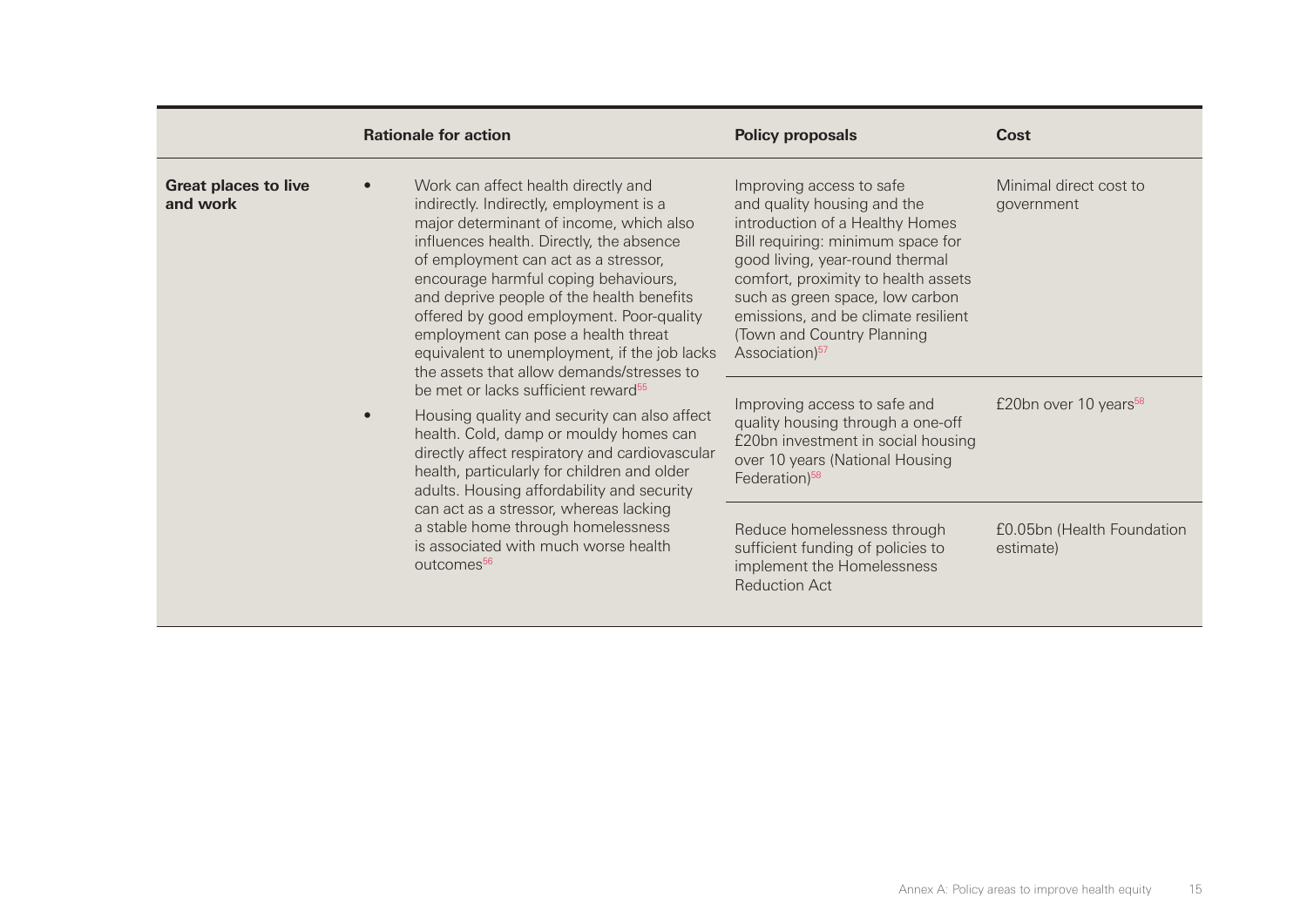|                                                             | <b>Rationale for action</b>                                                                                                                                                                                                                                                                                                                                                                                                                                                                                                                                                                               | <b>Policy proposals</b>                                                                                                                                                                                                                                | Cost                                                                                                    |
|-------------------------------------------------------------|-----------------------------------------------------------------------------------------------------------------------------------------------------------------------------------------------------------------------------------------------------------------------------------------------------------------------------------------------------------------------------------------------------------------------------------------------------------------------------------------------------------------------------------------------------------------------------------------------------------|--------------------------------------------------------------------------------------------------------------------------------------------------------------------------------------------------------------------------------------------------------|---------------------------------------------------------------------------------------------------------|
| <b>Connecting the</b><br>country, creating<br>opportunities | Transport influences health through four main<br>channels: active travel, air and noise pollution, road<br>safety and social exclusion:<br>Active travel can increase physical<br>activity and minimise time spent sitting                                                                                                                                                                                                                                                                                                                                                                                | Ensure every local transport<br>authority is in a statutory enhanced<br>partnership suggested in the Bus<br>Back Better strategy (Department<br>for Transport <sup>60</sup>                                                                            | No direct cost to<br>government                                                                         |
|                                                             | down, helping maintain a healthy weight<br>and reduce the risk of long-term health<br>problems<br>Outdoor air pollution is associated with<br>premature mortality and increased risk<br>of hospital admissions from respiratory<br>disease, lung cancer and cardiovascular<br>illness<br>Road collisions are a major cause of<br>preventable death, serious physical injury<br>and psychological trauma<br>A transport system that is easily accessible,<br>$\bullet$<br>reliable and affordable enables access to<br>work, friends and family, as well as health-<br>supporting facilities <sup>59</sup> | Devolve spatial planning powers,<br>and control over transport, rail<br>services and funding to local<br>authorities and metro mayors to<br>allow them to create more efficient<br>and affordable transport plans<br>(Centre for Cities) <sup>61</sup> | <b>Cost for Greater Manchester</b><br>estimated at £134m for<br>buses <sup>61</sup>                     |
|                                                             |                                                                                                                                                                                                                                                                                                                                                                                                                                                                                                                                                                                                           | Ringfence 10% of the central<br>government transport budget to<br>be spent on active travel, with the<br>priority focused on more deprived<br>areas (Walking and Cycling<br>Alliance) <sup>62</sup>                                                    | Potential reallocation<br>increases budget by up to<br>£1.58bn per year (Health<br>Foundation estimate) |
|                                                             |                                                                                                                                                                                                                                                                                                                                                                                                                                                                                                                                                                                                           | Local authority planning to focus<br>on low carbon neighbourhoods,<br>with an aim to ensure that people<br>live within a 20-minute walk from<br>everyday services and needs<br>$(Sustrans)^{63}$                                                       | No direct cost to<br>government                                                                         |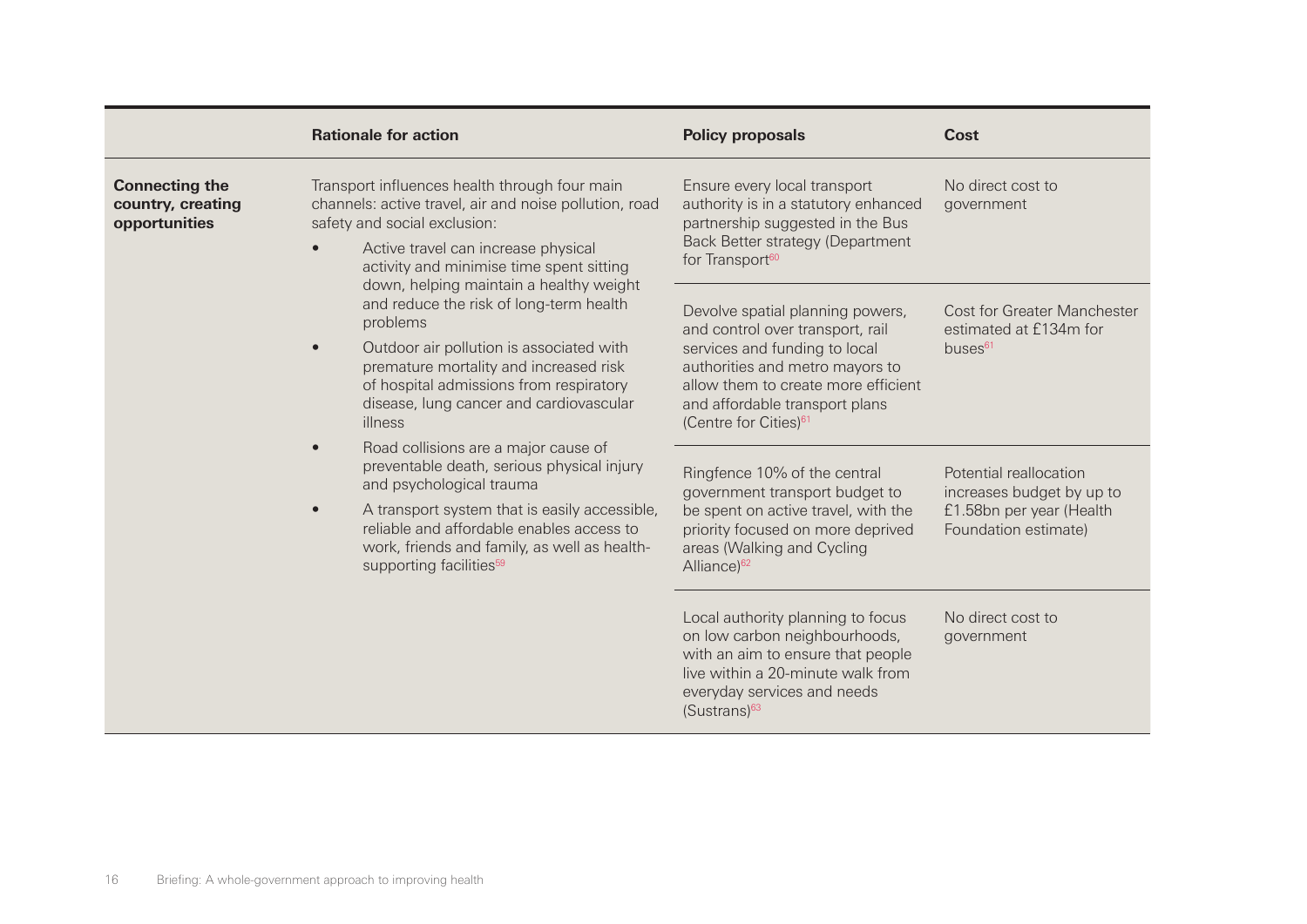|                                      | <b>Rationale for action</b>                                                                                                                                                                                                                                                                                                                                                    | <b>Policy proposals</b>                                                                                                                                                                                        | Cost                                                                                                                                                                                                |
|--------------------------------------|--------------------------------------------------------------------------------------------------------------------------------------------------------------------------------------------------------------------------------------------------------------------------------------------------------------------------------------------------------------------------------|----------------------------------------------------------------------------------------------------------------------------------------------------------------------------------------------------------------|-----------------------------------------------------------------------------------------------------------------------------------------------------------------------------------------------------|
| <b>Health and the</b><br>environment | The presence of air pollution (eg high levels<br>of particulate matter and ozone) has been<br>associated with increases in all-cause<br>mortality and hospital admissions, with a<br>direct effect on physiological health through<br>eg tissue damage or as irritants                                                                                                         | Improving local green space<br>through factoring in early to<br>local authority funding plans and<br>increasing social prescribing of<br>green space activities (Public<br>Health England) <sup>64</sup>       | England parks spend is 30%<br>below the historic peak. <sup>65</sup><br><b>Future Parks Accelerator</b><br>suggests a £5.4bn spending<br>programme plus £0.28bn<br>annual maintenance <sup>66</sup> |
|                                      | Environmental assets (such as green<br>space) or environmental risks to health (like<br>off-licenses) are thought to influence health<br>by conditioning behaviours: making it easier<br>to exercise or to buy alcohol; reducing the<br>cost of a given behaviour; or by providing<br>visual or normative cues for the behaviour.<br>Green space can also mitigate the effects | Reducing air pollution through<br>more clean air zones and allowing<br>local authorities to close roads<br>when air pollution levels reach a<br>certain threshold (Taskforce for<br>Lung Health) <sup>67</sup> | Net cost to administer,<br>including set-up costs of<br>around £20m and running<br>costs annually of between<br>£41m and £81m for London<br>and five other areas <sup>68</sup>                      |
|                                      | of air pollution and mitigate flooding, noise,<br>and high temperatures<br>Climate change can influence health<br>through a range of mechanisms including<br>increased summer mortality, patterns<br>of infection, and food and water supply<br>disruption                                                                                                                     | Achieving net zero by 2050 (based<br>on early action scenario from OBR<br>fiscal risk report) <sup>69</sup>                                                                                                    | Public sector spend of<br>average £12bn a year over<br>29 years                                                                                                                                     |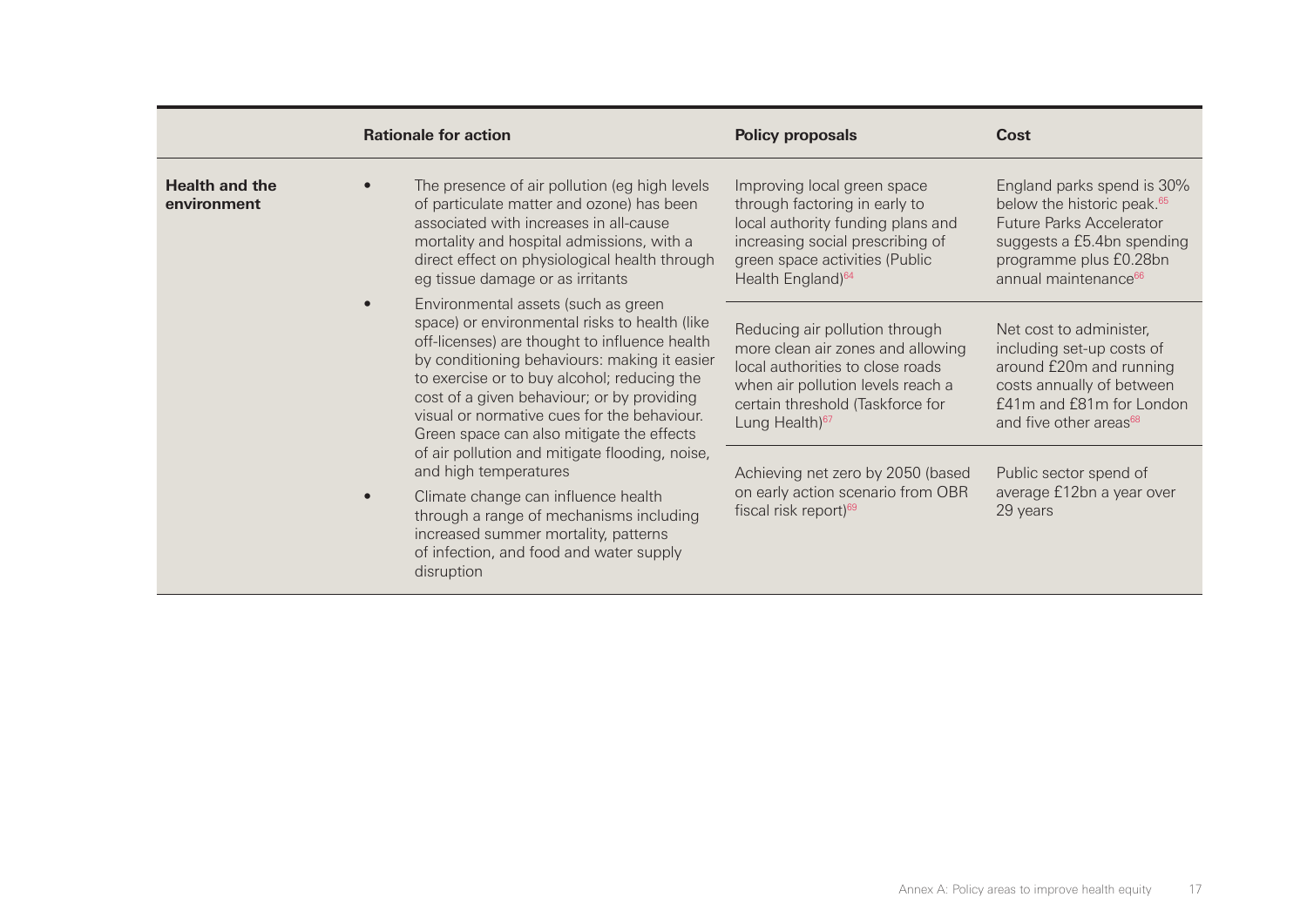# References

- <span id="page-17-0"></span>1. Suleman M, Sonthalia S, Webb C, Tinson A, Kane M, Bunbury S, Finch D, Bibby J. *Unequal pandemic, fairer recovery: The COVID-19 impact inquiry report*. Health Foundation; 2021 [\(https://doi.org/10.37829/HF-2021-](https://doi.org/10.37829/HF-2021-HL12) [HL12](https://doi.org/10.37829/HF-2021-HL12)).
- <span id="page-17-1"></span>2. Marmot, M, Allen J, Boyce T, Goldblatt P, Morrison J. *Health Equity in England: The Marmot Review Ten Years On.* Institute of Health Equity; 2020 [\(www.health.org.uk/publications/reports/the-marmot-review-10-years-on](http://www.health.org.uk/publications/reports/the-marmot-review-10-years-on)).
- <span id="page-17-2"></span>3. Department for Business Energy & Industrial Strategy, Prime Minister's Office, 10 Downing Street. Kwarteng K, Sharma A, Johnson B. UK enshrines new target in law to slash emissions by 78% by 2035. *UK government*; 2021 [\(www.gov.uk/government/news/uk-enshrines-new-target-in-law-to-slash-emissions-by-78-by-2035](http://www.gov.uk/government/news/uk-enshrines-new-target-in-law-to-slash-emissions-by-78-by-2035)).
- <span id="page-17-3"></span>4. The Health Foundation. Job security [webpage]. *The Health Foundation*; 2019 ([www.health.org.uk/news-and](http://www.health.org.uk/news-and-comment/charts-and-infographics/job-security)[comment/charts-and-infographics/job-security\)](http://www.health.org.uk/news-and-comment/charts-and-infographics/job-security).
- <span id="page-17-4"></span>5. Health and Safety Executive. Working Days Lost in Great Britain [webpage]. *Health and Safety Executive*; 2020 ([www.hse.gov.uk/statistics/dayslost.htm](http://www.hse.gov.uk/statistics/dayslost.htm)).
- <span id="page-17-5"></span>6. Elwell-Sutton T, Tinson A, Greszczuk C, Finch D, Holt-White E, Everest G, Mihaylova N, Wood S, Bibby J. *Creating healthy lives*. Health Foundation; 2019 [\(www.health.org.uk/publications/reports/creating-healthy-lives\)](https://www.health.org.uk/publications/reports/creating-healthy-lives).
- <span id="page-17-6"></span>7. Department for Work and Pensions and Department of Health and Social Care. Work, health and disability green paper: data pack. *UK government*; 2016 [\(www.gov.uk/government/statistics/work-health-and-disability-green](http://www.gov.uk/government/statistics/work-health-and-disability-green-paper-data-pack)[paper-data-pack](http://www.gov.uk/government/statistics/work-health-and-disability-green-paper-data-pack)).
- <span id="page-17-7"></span>8. Dixon J, Everest G. *The government's levelling up agenda: an opportunity to improve health in England*. The Health Foundation; 2021 [\(https://doi.org/10.37829/HF-2021-C07](https://doi.org/10.37829/HF-2021-C07)).
- <span id="page-17-8"></span>9. The Health Foundation. Five things we learnt from our polling on public perceptions during COVID-19 [webpage]. The Health Foundation; 2020 ([www.health.org.uk/news-and-comment/charts-and-infographics/five](https://www.health.org.uk/news-and-comment/charts-and-infographics/five-things-we-learnt-from-our-polling-on-public-perceptions)[things-we-learnt- from-our-polling-on-public-perceptions](https://www.health.org.uk/news-and-comment/charts-and-infographics/five-things-we-learnt-from-our-polling-on-public-perceptions)).
- <span id="page-17-9"></span>10. Asaria M, Costa-Font J, Cowell F. Does Covid-19 make us more averse to inequality? *IZA World of Labor*; 02 March 2021 [\(https://wol.iza.org/opinions/does-covid-19-make-us-more-averse-to-inequality\)](https://wol.iza.org/opinions/does-covid-19-make-us-more-averse-to-inequality).
- <span id="page-17-10"></span>11. The Health Foundation. New Conservative seats and the healthy life expectancy gap [webpage]. *The Health Foundation*; 2019 ([www.health.org.uk/news-and-comment/charts-and-infographics/new-conservative-seats-and](http://www.health.org.uk/news-and-comment/charts-and-infographics/new-conservative-seats-and-the-healthy-life-expectancy-gap)[the-healthy-life-expectancy-gap\)](http://www.health.org.uk/news-and-comment/charts-and-infographics/new-conservative-seats-and-the-healthy-life-expectancy-gap).
- <span id="page-17-11"></span>12. Welsh C E, Matthews F E, Jagger C. Trends in life expectancy and healthy life years at birth and age 65 in the UK, 2008–2016, and other countries of the EU28: An observational cross-sectional study. *The Lancet Regional Health – Europe*; 2021 [\(https://doi.org/10.1016/j.lanepe.2020.100023](https://doi.org/10.1016/j.lanepe.2020.100023)).
- <span id="page-17-12"></span>13. Marshall L, Finch D, Cairncross L, Bibby J. *Mortality and life expectancy trends in the UK: Stalling progress*. The Health Foundation; 2019 [\(www.health.org.uk/publications/reports/mortality-and-life-expectancy-trends-in](http://www.health.org.uk/publications/reports/mortality-and-life-expectancy-trends-in-the-uk)[the-uk\)](http://www.health.org.uk/publications/reports/mortality-and-life-expectancy-trends-in-the-uk).
- <span id="page-17-13"></span>14. NHS. *The NHS Long Term Plan*. NHS; 2019 ([www.longtermplan.nhs.uk/publication/nhs-long-term-plan](http://www.longtermplan.nhs.uk/publication/nhs-long-term-plan)).
- <span id="page-17-14"></span>15. Department of Health. *Reducing health inequalities: an action report*. Department of Health; 2013 [\(webarchive.](http://webarchive.nationalarchives.gov.uk/ukgwa/20130107105354/http:/www.dh.gov.uk/prod_consum_dh/groups/dh_digitalassets/@dh/@en/documents/digitalasset/dh_4042496.pdf) [nationalarchives.gov.uk/ukgwa/20130107105354/http:/www.dh.gov.uk/prod\\_consum\\_dh/groups/dh\\_](http://webarchive.nationalarchives.gov.uk/ukgwa/20130107105354/http:/www.dh.gov.uk/prod_consum_dh/groups/dh_digitalassets/@dh/@en/documents/digitalasset/dh_4042496.pdf) [digitalassets/@](http://webarchive.nationalarchives.gov.uk/ukgwa/20130107105354/http:/www.dh.gov.uk/prod_consum_dh/groups/dh_digitalassets/@dh/@en/documents/digitalasset/dh_4042496.pdf)dh/@en/documents/digitalasset/dh\_4042496.pdf).
- <span id="page-17-15"></span>16. Bambra C. Levelling up: Global examples of reducing health inequalities. *Scandinavian Journal of Public Health*, 1–6. 2021 ([doi.org/10.1177/14034948211022428](http://doi.org/10.1177/14034948211022428)).
- <span id="page-17-16"></span>17. The Health Foundation. Economies for Healthier Lives [webpage]. *The Health Foundation*; 2020 ([www.health.](https://www.health.org.uk/funding-and-partnerships/programmes/economies-for-healthier-lives) [org.uk/ funding-and-partnerships/programmes/economies-for-healthier-lives\)](https://www.health.org.uk/funding-and-partnerships/programmes/economies-for-healthier-lives).
- <span id="page-17-17"></span>18. Ministry of Housing, Communities & Local Government, HM Treasury. New levelling up and community investments [webpage]. UK government; 2021 [\(www.gov.uk/government/collections/new-levelling-up-and](http://www.gov.uk/government/collections/new-levelling-up-and-community-investments)[community-investments\)](http://www.gov.uk/government/collections/new-levelling-up-and-community-investments).
- <span id="page-17-18"></span>19. Cameron G, Dixon J, Alderwick H. *How can policymakers plan better for the long term?* The Health Foundation; 2021 [\(www.health.org.uk/publications/long-reads/how-can-policymakers-plan-better-for-the-long-term](http://www.health.org.uk/publications/long-reads/how-can-policymakers-plan-better-for-the-long-term)).
- <span id="page-17-19"></span>20. Office for National Statistics. Health Index: England. ONS; 2020 [\(www.ons.gov.uk/](http://www.ons.gov.uk/peoplepopulationandcommunity/healthandsocialcare/healthandwellbeing/datasets/healthindexengland)  [peoplepopulationandcommunity/healthandsocialcare/healthandwellbeing/datasets/healthindexengland\)](http://www.ons.gov.uk/peoplepopulationandcommunity/healthandsocialcare/healthandwellbeing/datasets/healthindexengland).
- <span id="page-17-20"></span>21. Department for Business, Energy and Industrial Strategy. *Industrial Strategy: Building a Britain Fit for the Future*; 2021 [\(https://assets.publishing.service.gov.uk/government/uploads/system/uploads/attachment\\_data/](https://assets.publishing.service.gov.uk/government/uploads/system/uploads/attachment_data/file/664563/industrial-strategy-white-paper-web-ready-version.pdf)  [file/664563/industrial-strategy-white-paper-web-ready-version.pdf\)](https://assets.publishing.service.gov.uk/government/uploads/system/uploads/attachment_data/file/664563/industrial-strategy-white-paper-web-ready-version.pdf).
- <span id="page-17-21"></span>22. Cabinet Office, Department for International Development, Foreign and Commonwealth Office. *Implementing the Sustainable Development Goals*. UK government; 2021 [\(www.gov.uk/government/publications/](http://www.gov.uk/government/publications/implementing-the-sustainable-development-goals/implementing-the-sustainable-development-goals--2) [implementing-the-sustainable-development-goals/implementing-the-sustainable-development-goals--2](http://www.gov.uk/government/publications/implementing-the-sustainable-development-goals/implementing-the-sustainable-development-goals--2)).
- <span id="page-17-22"></span>23. Cabinet Office, Modernisation and Reform. *Outcome Delivery Plans*. UK government; 2021 ([www.gov.uk/](http://www.gov.uk/government/collections/outcome-delivery-plans#outcome-delivery-plans) [government/collections/outcome-delivery-plans#outcome-delivery-plans\)](http://www.gov.uk/government/collections/outcome-delivery-plans#outcome-delivery-plans).
- <span id="page-17-23"></span>24. Climate Change Committee. Climate Change Committee Corporate and Business Plan 2020–2023; 2020. ([www.theccc.org.uk/publication/corporate-plan-for-2020-2023](http://www.theccc.org.uk/publication/corporate-plan-for-2020-2023)).
- <span id="page-17-24"></span>25. The Health Foundation. Young people's future health inquiry [webpage]. *The Health Foundation*; 2021 ([www.health.org.uk/what-we-do/a-healthier-uk-population/young-peoples-future-health-inquiry](http://www.health.org.uk/what-we-do/a-healthier-uk-population/young-peoples-future-health-inquiry)).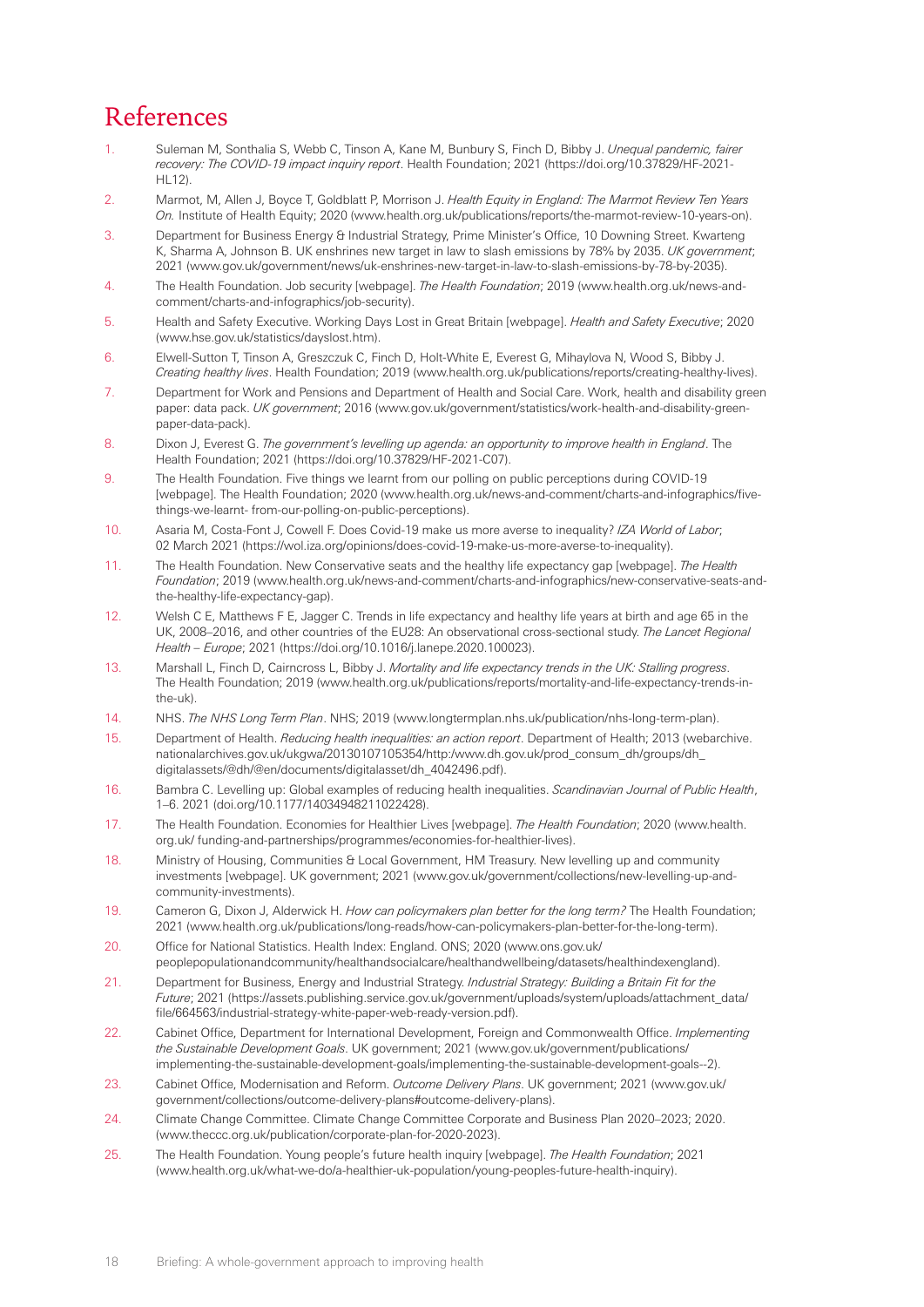- <span id="page-18-0"></span>26. Department for Education. *DfE Outcome Delivery Plan: 2021 to 2022.* UK government; 2021 [\(www.gov.uk/](http://www.gov.uk/government/publications/department-for-education-outcome-delivery-plan/dfe-outcome-delivery-plan-2021-to-2022) [government/ publications/department-for-education-outcome-delivery-plan/dfe-outcome-delivery-plan-2021](http://www.gov.uk/government/publications/department-for-education-outcome-delivery-plan/dfe-outcome-delivery-plan-2021-to-2022) [to-2022](http://www.gov.uk/government/publications/department-for-education-outcome-delivery-plan/dfe-outcome-delivery-plan-2021-to-2022)).
- <span id="page-18-1"></span>27. Office for National Statistics. Avoidable mortality in the UK: 2019. ONS; 2021 [\(www.ons.](http://www.ons.gov.uk/peoplepopulationandcommunity/healthandsocialcare/causesofdeath/bulletins/avoidablemortalityinenglandandwales/2019) [gov.uk/peoplepopulationandcommunity/healthandsocialcare/causesofdeath/bulletins/](http://www.ons.gov.uk/peoplepopulationandcommunity/healthandsocialcare/causesofdeath/bulletins/avoidablemortalityinenglandandwales/2019) [avoidablemortalityinenglandandwales/2019\)](http://www.ons.gov.uk/peoplepopulationandcommunity/healthandsocialcare/causesofdeath/bulletins/avoidablemortalityinenglandandwales/2019).
- <span id="page-18-2"></span>28. Department of Health and Social Care, The Rt Hon Sajid Javid MP. New body to tackle health disparities will launch 1 October, co-headed by new Deputy Chief Medical Officer. *UK government*; 3 September 2021 [\(www.gov.uk/government/news/new-body-to-tackle-health-disparities-will-launch-1-october-co-headed-by-new](http://www.gov.uk/government/news/new-body-to-tackle-health-disparities-will-launch-1-october-co-headed-by-new-dcmo--2)[dcmo--2\)](http://www.gov.uk/government/news/new-body-to-tackle-health-disparities-will-launch-1-october-co-headed-by-new-dcmo--2).
- <span id="page-18-3"></span>29. Resolution Foundation. *Spending Fast, Taxing Slow: Resolution Foundation Analysis of Budget 2021*. The Resolution Foundation; 2021 [\(www.resolutionfoundation.org/app/uploads/2021/03/Spending-fast-taxing-slow.](http://www.resolutionfoundation.org/app/uploads/2021/03/Spending-fast-taxing-slow.pdf) [pdf](http://www.resolutionfoundation.org/app/uploads/2021/03/Spending-fast-taxing-slow.pdf)).
- <span id="page-18-4"></span>30. Organisation for Economic Co-operation and Development. Measuring Well-being and Progress: Well-being Research [webpage]. *OECD*; [no year] ([www.oecd.org/statistics/measuring-well-being-and-progress.htm](http://www.oecd.org/statistics/measuring-well-being-and-progress.htm)).
- <span id="page-18-5"></span>31. New Zealand Treasury. Our living standards framework [webpage]. *New Zealand Treasury*; 2019 [\(www.treasury.](http://www.treasury.govt.nz/information-and-services/nz-economy/higher-living-standards/our-living-standards-framework)  [govt.nz/information-and-services/nz-economy/higher-living-standards/our-living-standards-framework\)](http://www.treasury.govt.nz/information-and-services/nz-economy/higher-living-standards/our-living-standards-framework).
- <span id="page-18-6"></span>32. HM Treasury. *Final Report of the 2020 Green Book Review*. UK government; 2020 [\(www.gov.uk/government/](http://www.gov.uk/government/publications/final-report-of-the-2020-green-book-review)  [publications/final-report-of-the-2020-green-book-review\)](http://www.gov.uk/government/publications/final-report-of-the-2020-green-book-review).
- <span id="page-18-7"></span>33. HM Treasury, Social Impacts Task Force. *Wellbeing Guidance for Appraisal: Supplementary Green Book Guidance*. UK government; 2021 ([https://assets.publishing.service.gov.uk/government/uploads/system/uploads/](https://assets.publishing.service.gov.uk/government/uploads/system/uploads/attachment_data/file/1005388/Wellbeing_guidance_for_appraisal_-_supplementary_Green_Book_guidance.pdf) [attachment\\_data/file/1005388/Wellbeing\\_guidance\\_for\\_appraisal\\_-\\_supplementary\\_Green\\_Book\\_guidance.pdf](https://assets.publishing.service.gov.uk/government/uploads/system/uploads/attachment_data/file/1005388/Wellbeing_guidance_for_appraisal_-_supplementary_Green_Book_guidance.pdf)).
- <span id="page-18-8"></span>34. Office for National Statistics. *Personal well-being in the UK: April 2019 to March 2020.* ONS; July 2020 [\(www.ons.gov.uk/releases/personalwellbeingintheukapril2019tomarch2020](http://www.ons.gov.uk/releases/personalwellbeingintheukapril2019tomarch2020)).
- <span id="page-18-9"></span>35. HM Government. *A Green Future: Our 25 Year Plan to Improve the Environment.* UK government; 2018 [\(https://assets.publishing.service.gov.uk/government/uploads/system/uploads/attachment\\_data/file/693158/25](https://assets.publishing.service.gov.uk/government/uploads/system/uploads/attachment_data/file/693158/25-year-environment-plan.pdf) [year- environment-plan.pdf\)](https://assets.publishing.service.gov.uk/government/uploads/system/uploads/attachment_data/file/693158/25-year-environment-plan.pdf).
- <span id="page-18-10"></span>36. Harris T, Phillips D. *The Fair Funding Review: is a fair assessment of councils' spending needs feasible?* Institute for Fiscal Studies; 2018 [\(www.ifs.org.uk/publications/13275](http://www.ifs.org.uk/publications/13275)).
- <span id="page-18-11"></span>37. Harris T, Hodge L, Phillips D. *English local government funding: trends and challenges in 2019 and beyond*. Institute for Fiscal Studies; 2019 ([www.ifs.org.uk/publications/14563\)](http://www.ifs.org.uk/publications/14563).
- <span id="page-18-21"></span><span id="page-18-12"></span>38. The Health Foundation. *Public health grant allocations represent a 24% (£1bn) real terms cut compared to 2015/16*. The Health Foundation; 2021 ([www.health.org.uk/news-and-comment/news/public-health-grant](http://www.health.org.uk/news-and-comment/news/public-health-grant-allocations-represent-a-24-percent-1bn-cut)[allocations-represent-a-24-percent-1bn-cut\)](http://www.health.org.uk/news-and-comment/news/public-health-grant-allocations-represent-a-24-percent-1bn-cut).
- <span id="page-18-13"></span>39. Local Government Association. *Research into the nature of central government funding for local government, 2015/16-2017/18.* Local Government Association; 2020 [\(www.local.gov.uk/publications/fragmented-funding](http://www.local.gov.uk/publications/fragmented-funding-report)[report\)](http://www.local.gov.uk/publications/fragmented-funding-report).
- <span id="page-18-23"></span><span id="page-18-22"></span><span id="page-18-14"></span>40. The Devolution All-Party Parliamentary Group. *Levelling-up Devo: The role of national government in making a success of devolution in England.* The Devolution APPG; 2021 [\(www.connectpa.co.uk/wp-content/](http://www.connectpa.co.uk/wp-content/uploads/2021/03/Levelling-up-Devo-The-role-of-national-government-in-making-a-success-of-devolution-in-England.pdf) [uploads/2021/03/Levelling-up-Devo-The-role-of-national-government-in-making-a-success-of-devolution-in-](http://www.connectpa.co.uk/wp-content/uploads/2021/03/Levelling-up-Devo-The-role-of-national-government-in-making-a-success-of-devolution-in-England.pdf)[England.pdf](http://www.connectpa.co.uk/wp-content/uploads/2021/03/Levelling-up-Devo-The-role-of-national-government-in-making-a-success-of-devolution-in-England.pdf)).
- <span id="page-18-15"></span>41. Local Government Association. From the LGA's Chairman. *LGA*; 2020 [\(https://content.govdelivery.com/](https://content.govdelivery.com/accounts/UKLGA/bulletins/2935a15) [accounts/UKLGA/bulletins/2935a15\)](https://content.govdelivery.com/accounts/UKLGA/bulletins/2935a15).
- <span id="page-18-16"></span>42. Ross S, Fenney D, Thorstensen-Woll C, Buck D. *Directors of public health and the Covid-19 pandemic 'A year like no other'*. The King's Fund; 2021 [\(www.kingsfund.org.uk/publications/directors-public-health-covid-19](https://www.kingsfund.org.uk/publications/directors-public-health-covid-19-pandemic) [pandemic\)](https://www.kingsfund.org.uk/publications/directors-public-health-covid-19-pandemic).
- <span id="page-18-17"></span>43. See research from Sheffield Alcohol Research Group [\(www.sheffield.ac.uk/scharr/research/themes/alpol/](https://www.sheffield.ac.uk/scharr/research/themes/alpol/alcohol-group-publications)  [alcohol-group-publications](https://www.sheffield.ac.uk/scharr/research/themes/alpol/alcohol-group-publications)).
- <span id="page-18-18"></span>44. Marteau et al. Changing behaviour: an essential component of tackling health inequalities. *BMJ* February 2021; [\(https://doi.org/10.1136/bmj.n332\)](https://www.bmj.com/content/372/bmj.n332).
- <span id="page-18-19"></span>45. ShareAction. *Responsible Investment Bill: The Change We Need.* ShareAction; 2020 ([https://shareaction.org/](https://shareaction.org/policies/responsible-investment-bill-the-change-we-need)  [policies/responsible-investment-bill-the-change-we-n](https://shareaction.org/policies/responsible-investment-bill-the-change-we-need)eed).
- <span id="page-18-20"></span>46. Future Generations Commissioner for Wales. *Future Generations Framework.* Future Generations Commissioner for Wales; [no year] [\(www.futuregenerations.wales/resources\\_posts/future-generations-framework\)](http://www.futuregenerations.wales/resources_posts/future-generations-framework).
- 47. Brewer M, Cattan S, Crawford C, Rabe B. *Does more free childcare help parents work more?* Institute for Fiscal Studies; 2020 [\(https://ifs.org.uk/publications/14781](https://ifs.org.uk/publications/14781)).
- 48. Dodds S. *Health and early years, children and young people.* Glasgow Centre for Population Health; 2016 [\(www.gcph.co.uk/assets/0000/5914/Health\\_and\\_Early\\_Years\\_web.pdf](http://www.gcph.co.uk/assets/0000/5914/Health_and_Early_Years_web.pdf)).
- 49. Child Poverty Action Group. *Universal Credit: What needs to change?* Child Poverty Action Group; 2020 [\(https://cpag.org.uk/sites/default/files/files/policypost/UC\\_what\\_needs\\_to\\_change\\_full.pdf\)](https://cpag.org.uk/sites/default/files/files/policypost/UC_what_needs_to_change_full.pdf).
- 50. Pascal C, Cole-Albäck A, Bertram T, Farquharson C, Montacute R, Holt-White E. *A fair Start? Equalising access to early education*. The Sutton Trust; 2021 [\(www.suttontrust.com/our-research/a-fair-start-equalising-access-to](http://www.suttontrust.com/our-research/a-fair-start-equalising-access-to-early-education)[early-education\)](http://www.suttontrust.com/our-research/a-fair-start-equalising-access-to-early-education).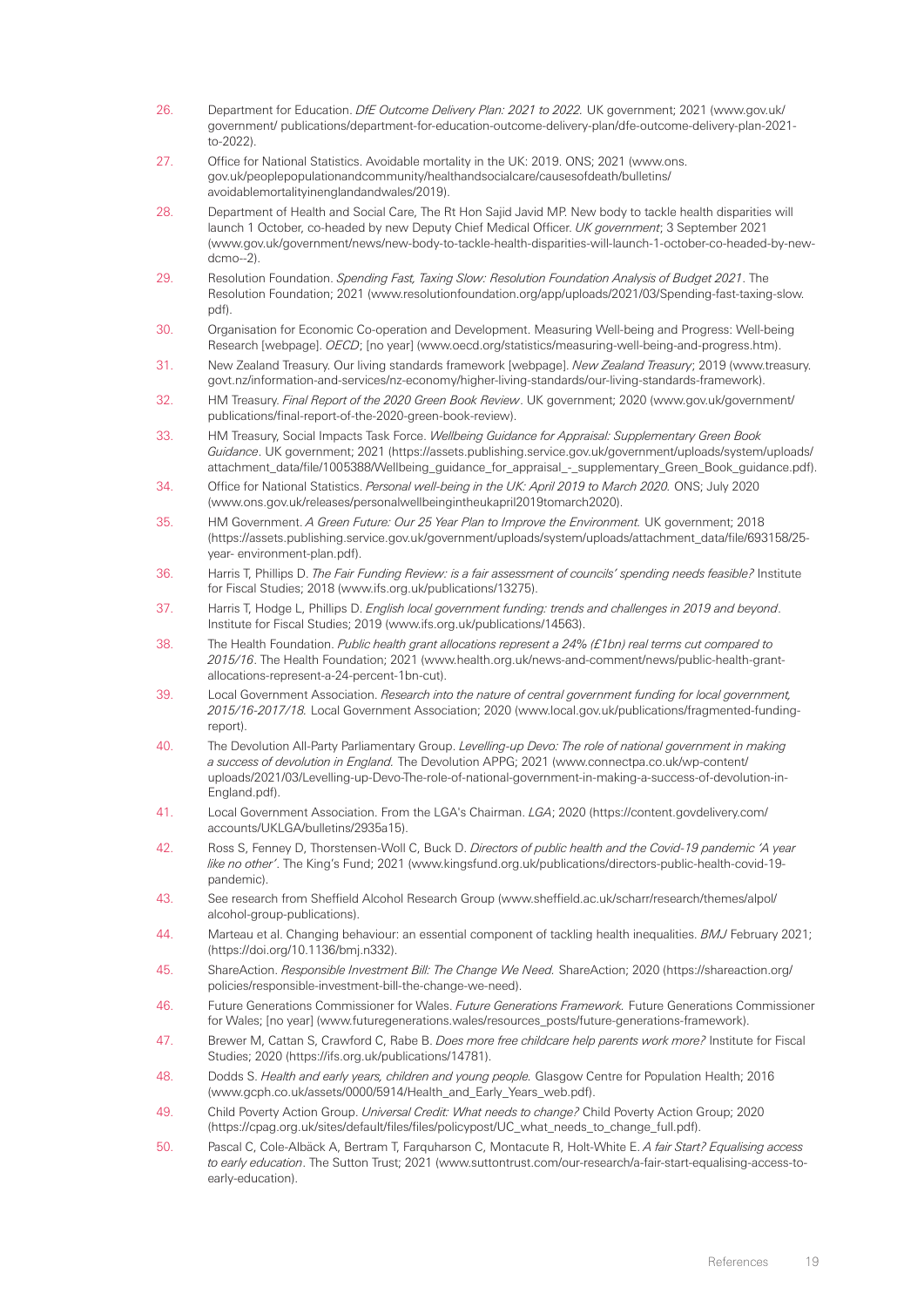- <span id="page-19-9"></span><span id="page-19-8"></span><span id="page-19-7"></span><span id="page-19-6"></span><span id="page-19-5"></span><span id="page-19-4"></span><span id="page-19-3"></span><span id="page-19-2"></span><span id="page-19-1"></span><span id="page-19-0"></span>51. Cattan S, Conti G, Farquharson C, Ginja R. *The health effects of Sure Start*. Institute for Fiscal Studies; 2019 (https://ifs.org.uk/publications/14139).
- <span id="page-19-10"></span>52. Britton J, Dearden L, Van der Erve L, Waltmann B. *The impact of undergraduate degrees on lifetime earnings*. Institute for Fiscal Studies; 2020 [\(https://ifs.org.uk/publications/14729](https://ifs.org.uk/publications/14729)).
- <span id="page-19-11"></span>53. Berkman N, Sheridan S, Donahue K, Halpern D, Crotty K. Low Health Literacy and Health Outcomes: An Updated Systematic Review. *Annals of internal medicine*. 2011; doi: 10.1059/0003-4819-155-2-201107190- 00005 (epub ahead of print).
- <span id="page-19-12"></span>54. Augar P. *Independent panel report to the Review of Post-18 Education and Funding.* Department for Education; 2019 [\(www.gov.uk/government/publications/post-18-review-of-education-and-funding-independent-panel](http://www.gov.uk/government/publications/post-18-review-of-education-and-funding-independent-panel-report)[report\)](http://www.gov.uk/government/publications/post-18-review-of-education-and-funding-independent-panel-report).
- <span id="page-19-13"></span>55. Tinson A. *What the quality of work means for our health.* The Health Foundation; 2020. ([www.health.org.uk/](http://www.health.org.uk/publications/long-reads/the-quality-of-work-and-what-it-means-for-health)  [publications/long-reads/the-quality-of-work-and-what-it-means-for-health\)](http://www.health.org.uk/publications/long-reads/the-quality-of-work-and-what-it-means-for-health).
- 56. Tinson A, Clair A. *Better housing is crucial for our health and the COVID-19 recovery*. The Health Foundation; 2020. ([www.health.org.uk/publications/long-reads/better-housing-is-crucial-for-our-health-and-the-covid-19](http://www.health.org.uk/publications/long-reads/better-housing-is-crucial-for-our-health-and-the-covid-19- recovery)  [recovery\)](http://www.health.org.uk/publications/long-reads/better-housing-is-crucial-for-our-health-and-the-covid-19- recovery).
- <span id="page-19-15"></span><span id="page-19-14"></span>57. Town and Country Planning Association. Campaign: The Healthy Homes Act [webpage]. *Town and Country Planning Association*; 2021 ([www.tcpa.org.uk/pages/category/healthy-homes-act](http://www.tcpa.org.uk/pages/category/healthy-homes-act)).
- 58. National Housing Federation. *Comprehensive Spending Review 2020: National Housing Federation submission*  National Housing Federation; 2020. [\(www.housing.org.uk/globalassets/files/resource-files/comprehensive](http://www.housing.org.uk/globalassets/files/resource-files/comprehensive-spending-review-2020---national-housing-federation-submission.pdf)[spending-review-2020---national-housing-federation-submission.pdf](http://www.housing.org.uk/globalassets/files/resource-files/comprehensive-spending-review-2020---national-housing-federation-submission.pdf)).
- <span id="page-19-16"></span>59. Mihaylova N. *How transport offers a route to better health* The Health Foundation; 2021 ([www.health.org.uk/](http://www.health.org.uk/publications/long-reads/how-transport-offers-a-route-to-better-health) [publications/long-reads/how-transport-offers-a-route-to-better-health\)](http://www.health.org.uk/publications/long-reads/how-transport-offers-a-route-to-better-health).
- <span id="page-19-17"></span>60. Department for Transport. *Bus Back Better: national bus strategy for England* Department for Transport; 2021 ([www.gov.uk/government/publications/bus-back-better\)](http://www.gov.uk/government/publications/bus-back-better).
- <span id="page-19-18"></span>61. Lord Sainsbury of Turville H. *Levelling up the UK's regional economies Increasing the UK's rate of economic growth* Centre for Cities; 2021 [\(www.centreforcities.org/wp-content/uploads/2021/03/levelling-up-the-uks](http://www.centreforcities.org/wp-content/uploads/2021/03/levelling-up-the-uks-regional-economies.pdf)[regional-economies.pdf](http://www.centreforcities.org/wp-content/uploads/2021/03/levelling-up-the-uks-regional-economies.pdf)).
- 62. Sustrans. 'Double investment in active travel now not tomorrow,' say walking and cycling groups [webpage]. *Sustrans*; 2019 [\(www.sustrans.org.uk/our-blog/news/2019/october/double-investment-in-active-travel-now-not](http://www.sustrans.org.uk/our-blog/news/2019/october/double-investment-in-active-travel-now-not-tomorrow-say-walking-and-cycling-groups)[tomorrow-say-walking-and-cycling-groups](http://www.sustrans.org.uk/our-blog/news/2019/october/double-investment-in-active-travel-now-not-tomorrow-say-walking-and-cycling-groups)).
- 63. Sustrans. What is a 20-minute neighbourhood? [webpage]. *Sustrans*; 2020 ([www.sustrans.org.uk/our-blog/get](http://www.sustrans.org.uk/our-blog/get-active/2020/in-your-community/what-is-a-20-minute-neighbourhood)[active/2020/in-your-community/what-is-a-20-minute-neighbourhood](http://www.sustrans.org.uk/our-blog/get-active/2020/in-your-community/what-is-a-20-minute-neighbourhood)).
- 64. Ridgley H, Hands A, Lovell R, Petrokofsky C, Stimpson A, Feeley A, Bedford A, Fenech B, Leeman D, Sykes E, Price G et al. *Improving access to greenspace A new review for 2020*. Public Health England; 2020. ([https://assets.publishing.service.gov.uk/government/uploads/system/uploads/attachment\\_data/file/904439/](https://assets.publishing.service.gov.uk/government/uploads/system/uploads/attachment_data/file/904439/Improving_access_to_greenspace_2020_review.pdf) [Improving\\_access\\_to\\_greenspace\\_2020\\_review.pdf\)](https://assets.publishing.service.gov.uk/government/uploads/system/uploads/attachment_data/file/904439/Improving_access_to_greenspace_2020_review.pdf).
- 65. Holden J, Kenway P. *Spending on parks and neighbourhood services in Scotland*. New Policy Institute; 2020 ([www.npi.org.uk/files/6315/9238/6108/Spending\\_on\\_parks\\_in\\_Scotland-apse-final.pdf](http://www.npi.org.uk/files/6315/9238/6108/Spending_on_parks_in_Scotland-apse-final.pdf)).
- 66. Vivid Economics, Barton Willmore. *Levelling up and building back better through urban green infrastructure: an investment options appraisal*. Green Keeper UK; 2020 [\(https://www.vivideconomics.com/casestudy/levelling-up](https://www.vivideconomics.com/casestudy/levelling-up-and-building-back-better-through-urban-green-infrastructure-an-investment-options-appraisal)[and-building-back-better-through-urban-green-infrastructure-an-investment-options-appraisal\)](https://www.vivideconomics.com/casestudy/levelling-up-and-building-back-better-through-urban-green-infrastructure-an-investment-options-appraisal).
- 67. Taskforce for Lung Health. *A National Five Year Plan for Lung Health.* British Lung Foundation; 2018 ([https://cdn.shopify.com/s/files/1/0221/4446/files/PC1802\\_Taskforce\\_Report\\_MASTER\\_v8.pdf?30&\\_](https://cdn.shopify.com/s/files/1/0221/4446/files/PC1802_Taskforce_Report_MASTER_v8.pdf?30&_ga=2.241484546.1648468563.1615998935-754406862.1615998935) [ga=2.241484546.1648468563.1615998935-754406862.1615998935](https://cdn.shopify.com/s/files/1/0221/4446/files/PC1802_Taskforce_Report_MASTER_v8.pdf?30&_ga=2.241484546.1648468563.1615998935-754406862.1615998935)).
- 68. Department for Environment, Food and Rural Affairs. *Committed Clean Air Zone Impact Assessment*. Department for Environment, Food and Rural Affairs; 2016 [\(https://consult.defra.gov.uk/airquality/](https://consult.defra.gov.uk/airquality/implementation-of-cazs/supporting_documents/161012%20%20CAZ%20Impact%20Assessment%20%20FINAL%20consultation.pdf) [implementation-of-cazs/supporting\\_documents/161012%20%20CAZ%20Impact%20Assessment%20%20](https://consult.defra.gov.uk/airquality/implementation-of-cazs/supporting_documents/161012%20%20CAZ%20Impact%20Assessment%20%20FINAL%20consultation.pdf) [FINAL%20consultation.pdf](https://consult.defra.gov.uk/airquality/implementation-of-cazs/supporting_documents/161012%20%20CAZ%20Impact%20Assessment%20%20FINAL%20consultation.pdf)).
- 69. Office for Budget Responsibility. *Financial Risks Report July 2021* Office for Budget Responsibility; 2021 ([https://obr.uk/docs/dlm\\_uploads/Fiscal\\_risks\\_report\\_July\\_2021.pdf](https://obr.uk/docs/dlm_uploads/Fiscal_risks_report_July_2021.pdf)).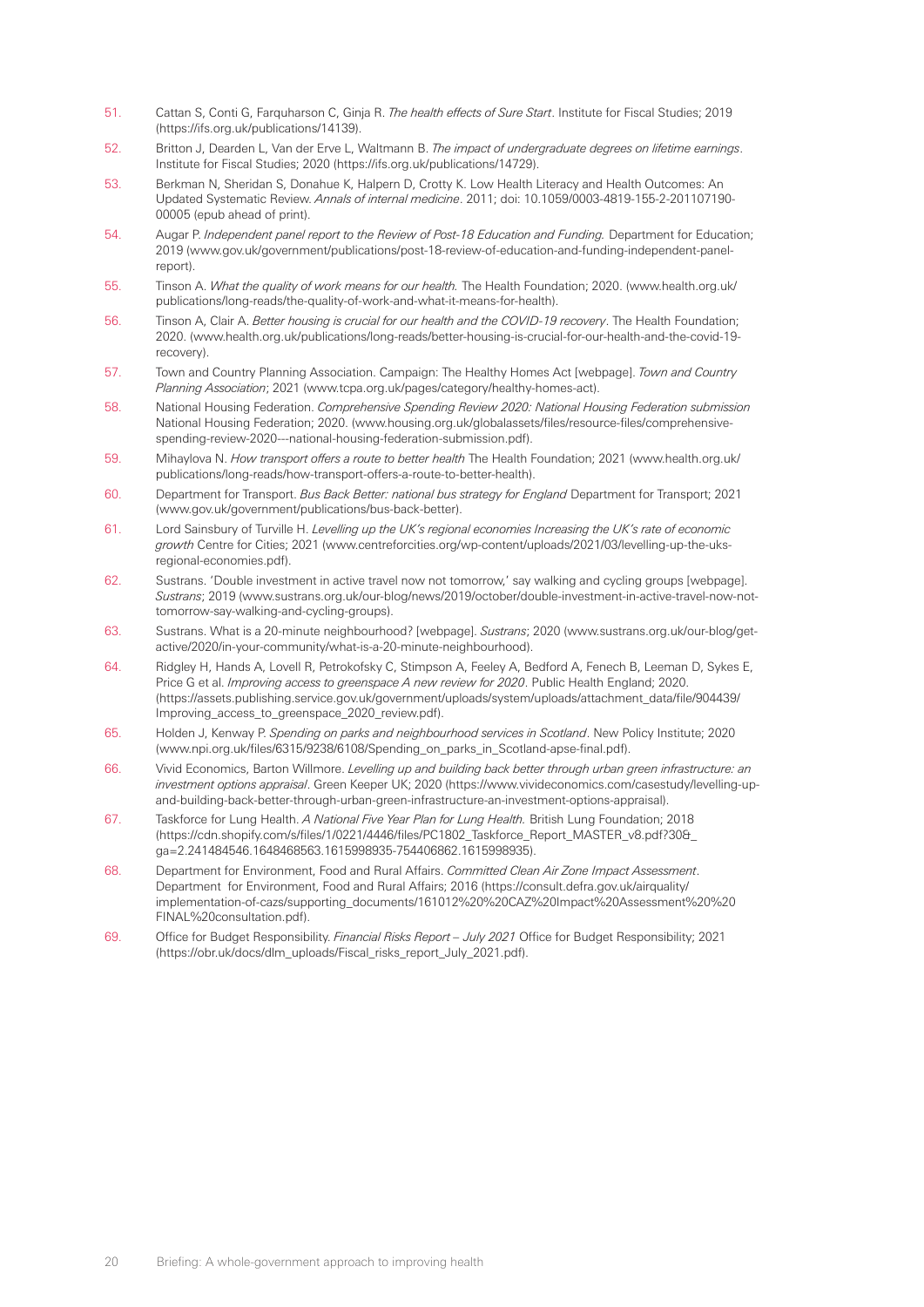# Acknowledgements

Thank you to Adam Tinson, Louise Marshall and all the participants in the discussion facilitated by the Institute for Government. Thanks also to Dave Finch, Theo Clay, Lucy Brinkley and Alice Major.

When referencing this publication please use the following URL: <https://doi.org/10.37829/HF-2021-HL13>